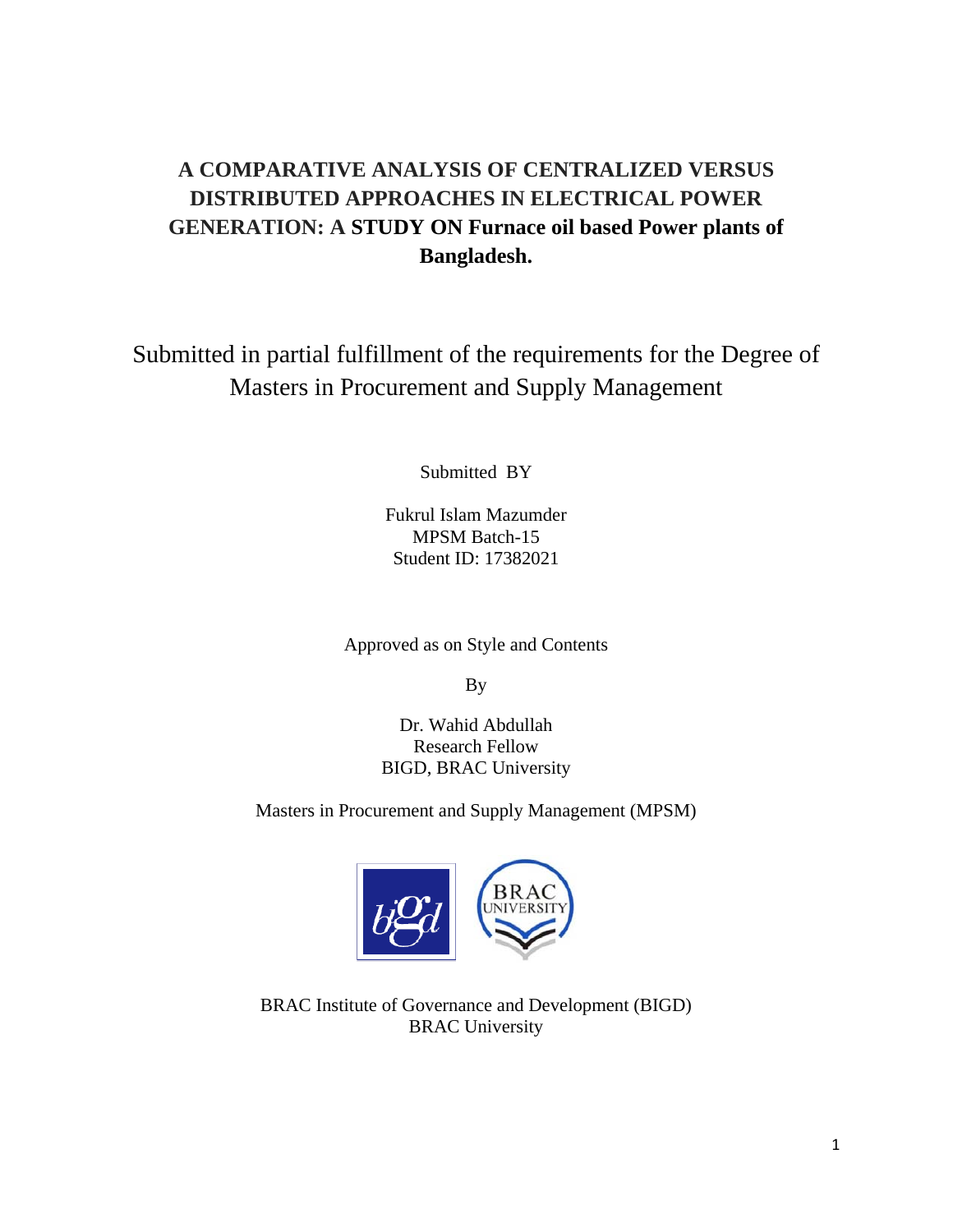#### DECLARATION

It is hereby declared that I am the sole author of this dissertation. It is also declared that this dissertation or any part of it has not been submitted elsewhere for the award of any degree.

Fall, 2017

Fukrul Islam Mazumder Student ID: 17382021 BIGD, BRAC University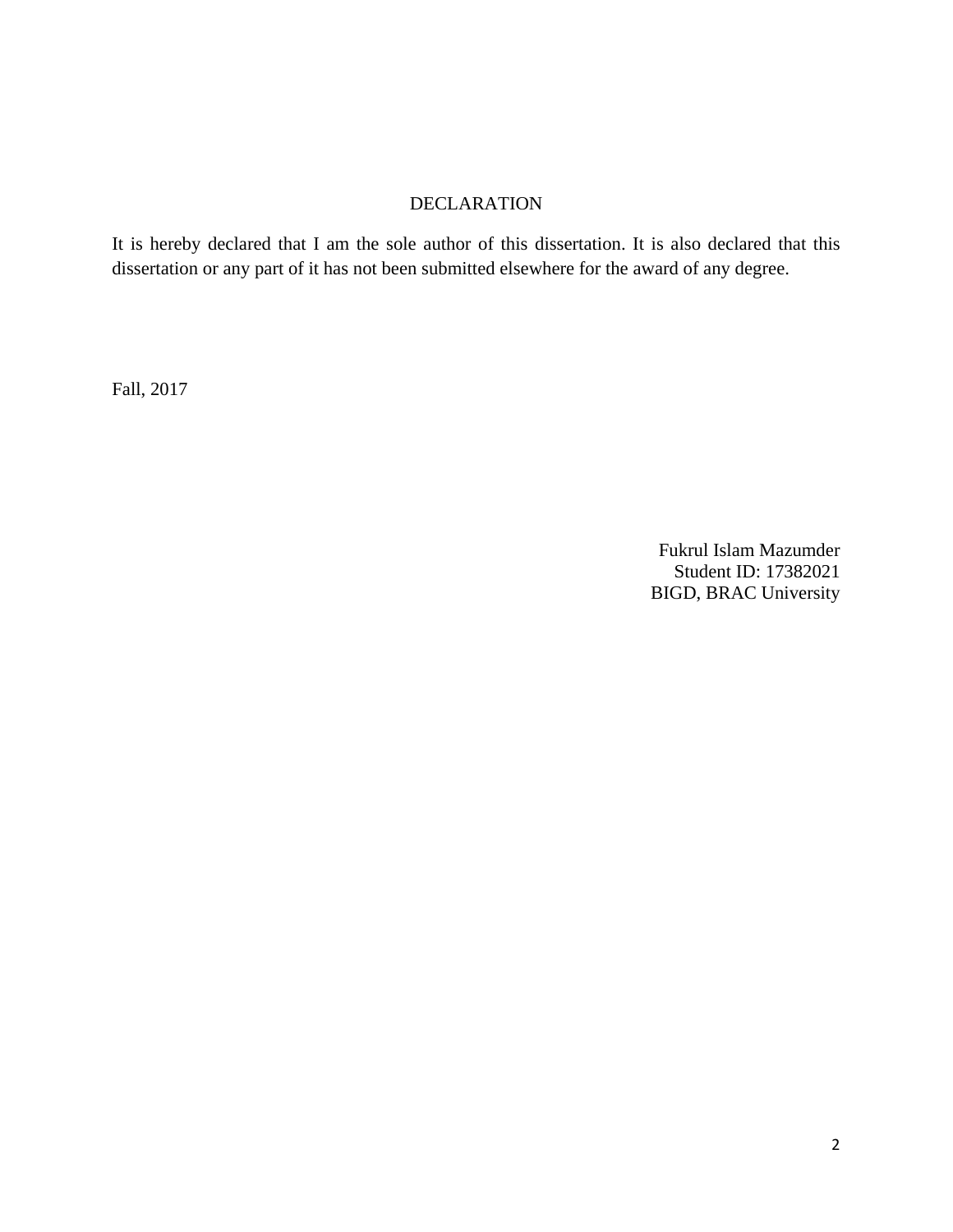#### **CERTIFICATION**

 This is my pleasure to certify that the dissertation entitled "**A COMPARATIVE ANALYSIS OF CENTRALIZED VERSUS DISTRIBUTED APPROACHES IN ELECTRICAL POWER GENERATION: A STUDY ON Furnace oil based Power plants of Bangladesh**" is the original work of Fukrul Islam Mazumder that is completed under my guidance and supervision. So far I know, the dissertation is an individual achievement of the candidate's own efforts and it is not a conjoint work. I also certify that I have found the dissertation satisfactory for submission to BRAC Institute of Governance and Development (BIGD), BRAC University which is a partial fulfillment of the requirements for the degree of Masters in Procurement and Supply Management.

Fall, 2017

Dr. Wahid Abdallah Research Fellow BIGD, BRAC University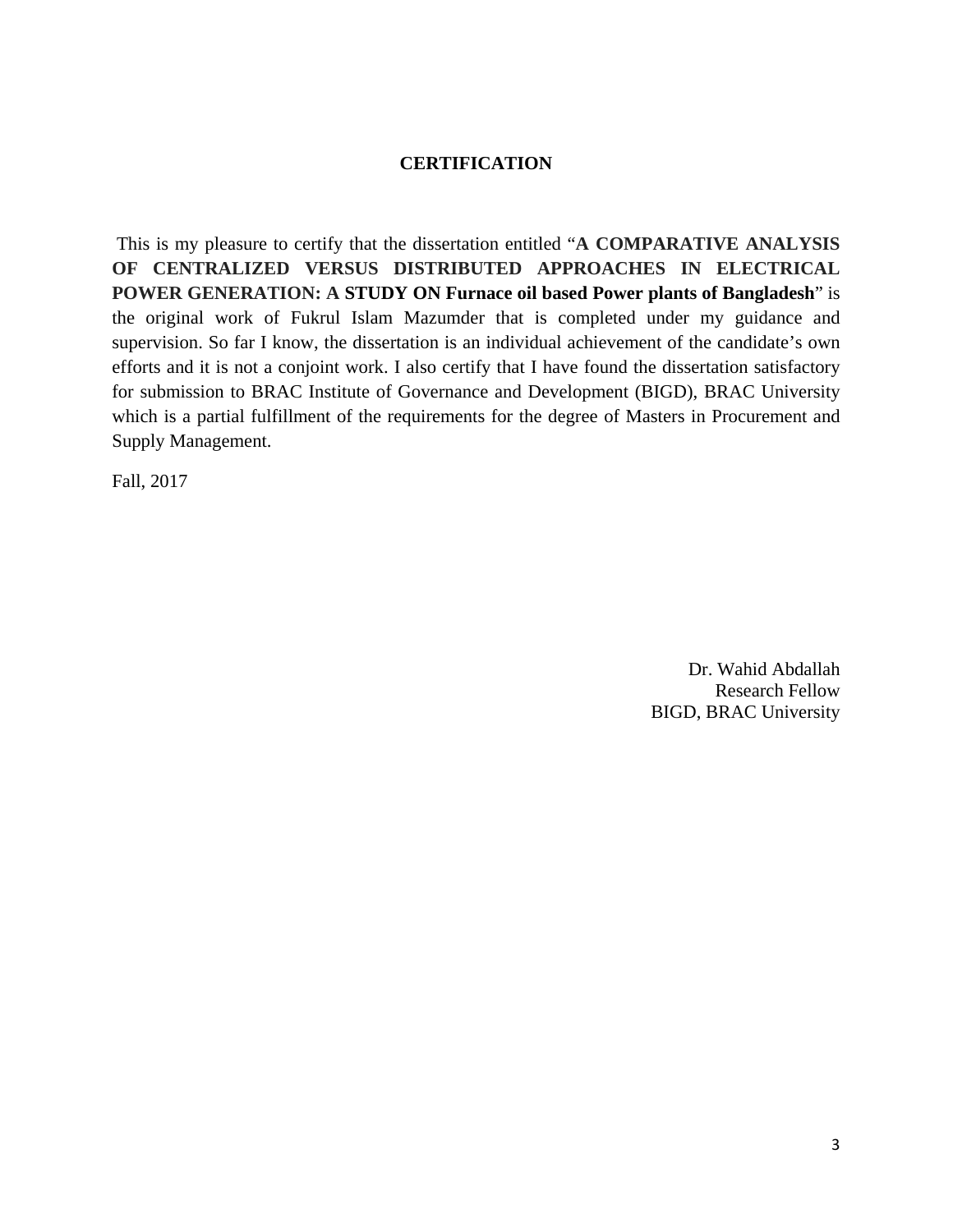#### **ACKNOWLEDGEMENT**

Different people and organizations have provided their generous help and advice to carry out my dissertation work which I gratefully acknowledge. I am indebted to all who are related directly or indirectly to the preparation and finalization of my research work. Special thanks are due to those researchers, authors, and scholars whose contribution can be regarded as a foundation stone of this dissertation. I would like to express my heartiest gratitude to my honorable Supervisor Dr. Wahid Abdallah, Research fellow, BIGD, BRAC University who sincerely guided me for carrying out this study and the completion of the research work. I strongly feel that the accomplishment of this research work would not have been come out as a reality without their constant encouragement and caring attitudes towards me. I would like to express my gratitude to all the respondents of Power Development Board (PDB), PGCB & furnace oil based power plant officials who provided me with necessary information. I like to thank all supporting staffs of BIGD who constantly helped and supported me to carry out my dissertation work. Finally, I thank to all of my friends, well-wishers and family members who directly or indirectly helped me in completing my research work.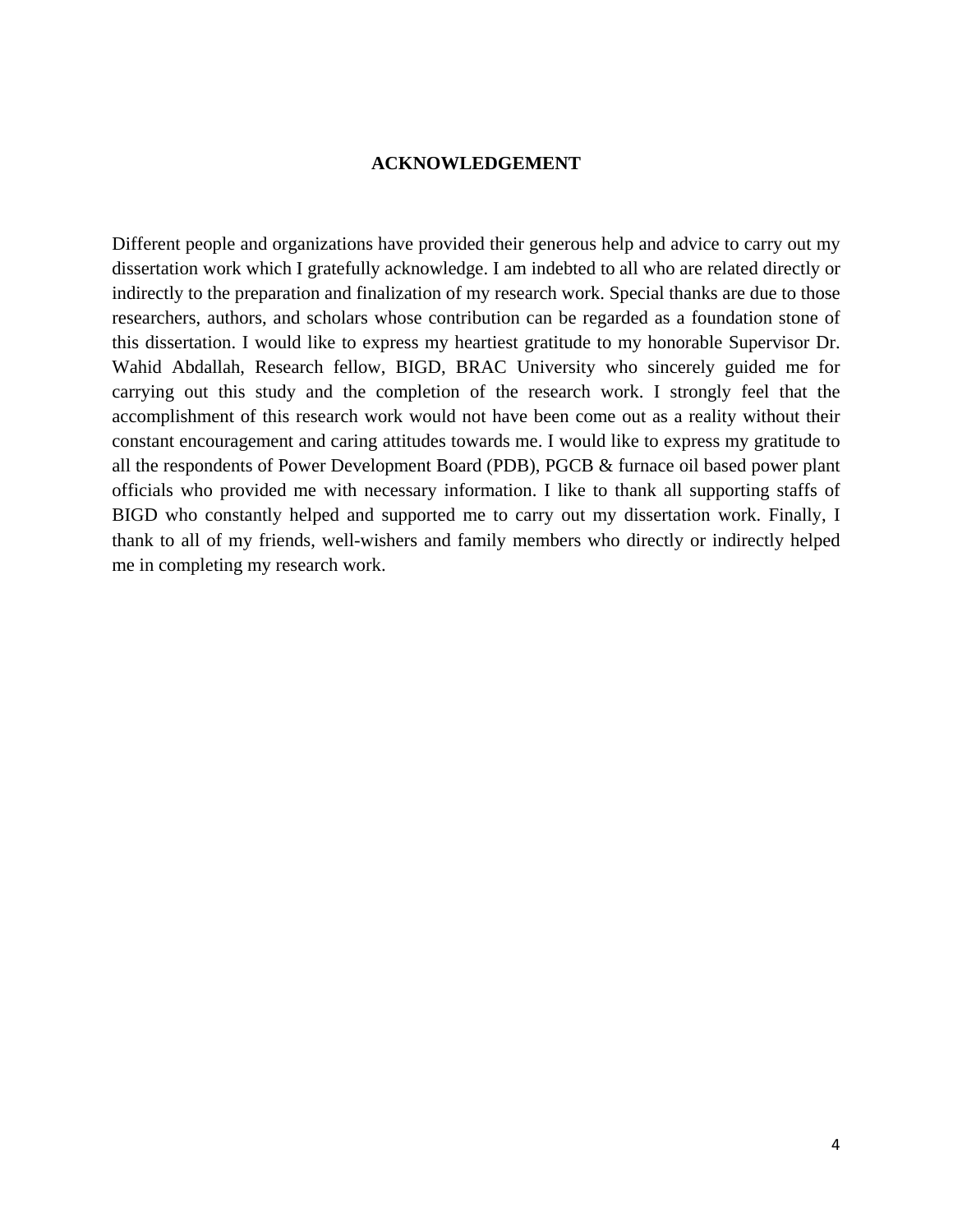#### **ABSTRACT**

Organizations with centralized power generation have a single facility to generation and transmission their generated electricity with multiple grid substations in their supply chain. A single power plant can dramatically reduce per unit production costs by using the same equipment to produce electricity, allowing the company to achieve economies of scale. Research from the nonprofit organization PENDEKER Energy shows that centralized power generation organizations have generation costs that are about 3 percent lower than decentralized organizations. For an organization with \$5 billion in annual revenue, this is a difference of \$150 million. PENDEKER energy research also shows that raw material inventory turn rates and generation schedule efficiency are higher in organizations with centralized power generation. Centralized power generation can also enable better forecasting, more local jobs, consistent production and more effective use of limited resources. The cost of materials may also be lower for centralized generation sites that are located near the source of those materials.

Organizations with decentralized power generation enjoy many benefits that often elude companies with centralized plants. These advantages include flexibility, being closer to their customers, better and timelier information, more motivated managers and employees, and the ability to take advantage of low labor costs in different areas. When a company is physically close to its customers, it can be more flexible in meeting increasingly diverse demands. Greater flexibility means greater customization. Decentralized power generation not only improves the efficiency of decision-making but also empowers employees, letting them improve problem areas immediately without approval from a centralized organization. According to a study by Harvard University, decentralized production actually increases motivation and creativity by giving lower tier managers more responsibilities. When a manager is given a sense of ownership over an operation, efficiency increases among employees in both production and support positions.

Decentralized power generation has disadvantages as well. Multiple sites require a larger investment of capital to set up, the per-unit costs are higher than mass-produced generation made in a central plant, and maintaining organization-wide consistency in products and processes is a challenge.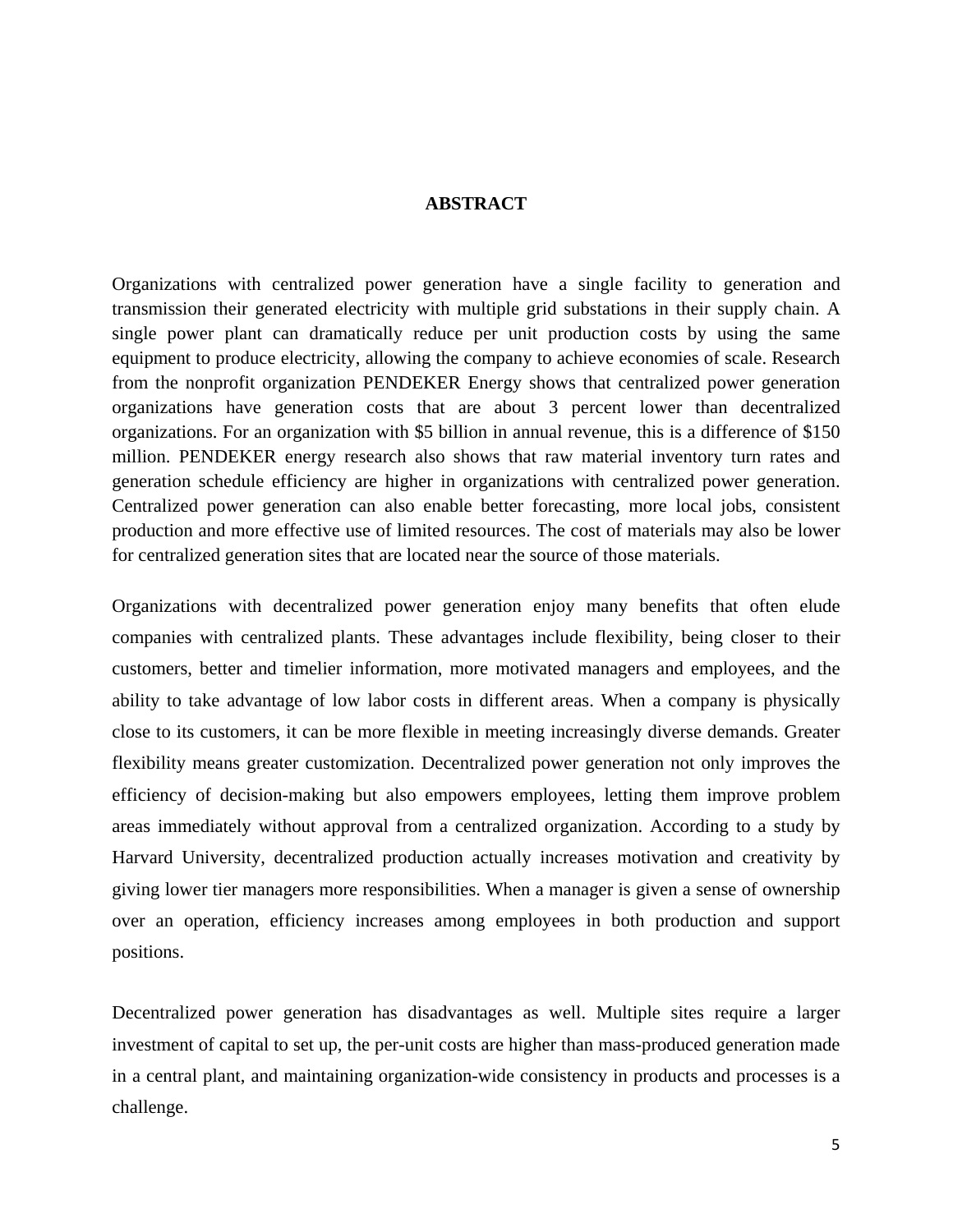#### LIST OF TABLES

Table 2.1- Installed capacities of power plants in Bangladesh according to fuel.

- Table 2.2 Various authorities, de-rated capacity and their market share.
- Table 2.3- Year wise peak demand forecast.
- Table 3.1 List of HFO based power plant Of Bangladesh.
- Table 3.2 Marine residual fuel Specification.

#### LIST OF FIGURES

Fig 3.1 - HFO based power plant.

#### LIST OF ABBREVIATIONS AND ACRONYMS

- APSCL Ashugonj Power Station Company Ltd.
- BERC Bangladesh Energy Regulatory Commission .
- BPDB Bangladesh power development board.
- COD- Commercial operation date.

CAPEX- Capital expenditure.

- EGCB Electricity Generation Company Ltd
- EPC- Engineering procurement & construction.

FY – Fiscal Year .

FSA- Fuel supply agreement.

GWh- Giga watt hour.

- GDP Gross Domestic Product.
- GOB- Government of Bangladesh
- HFO Heavy Fuel Oil.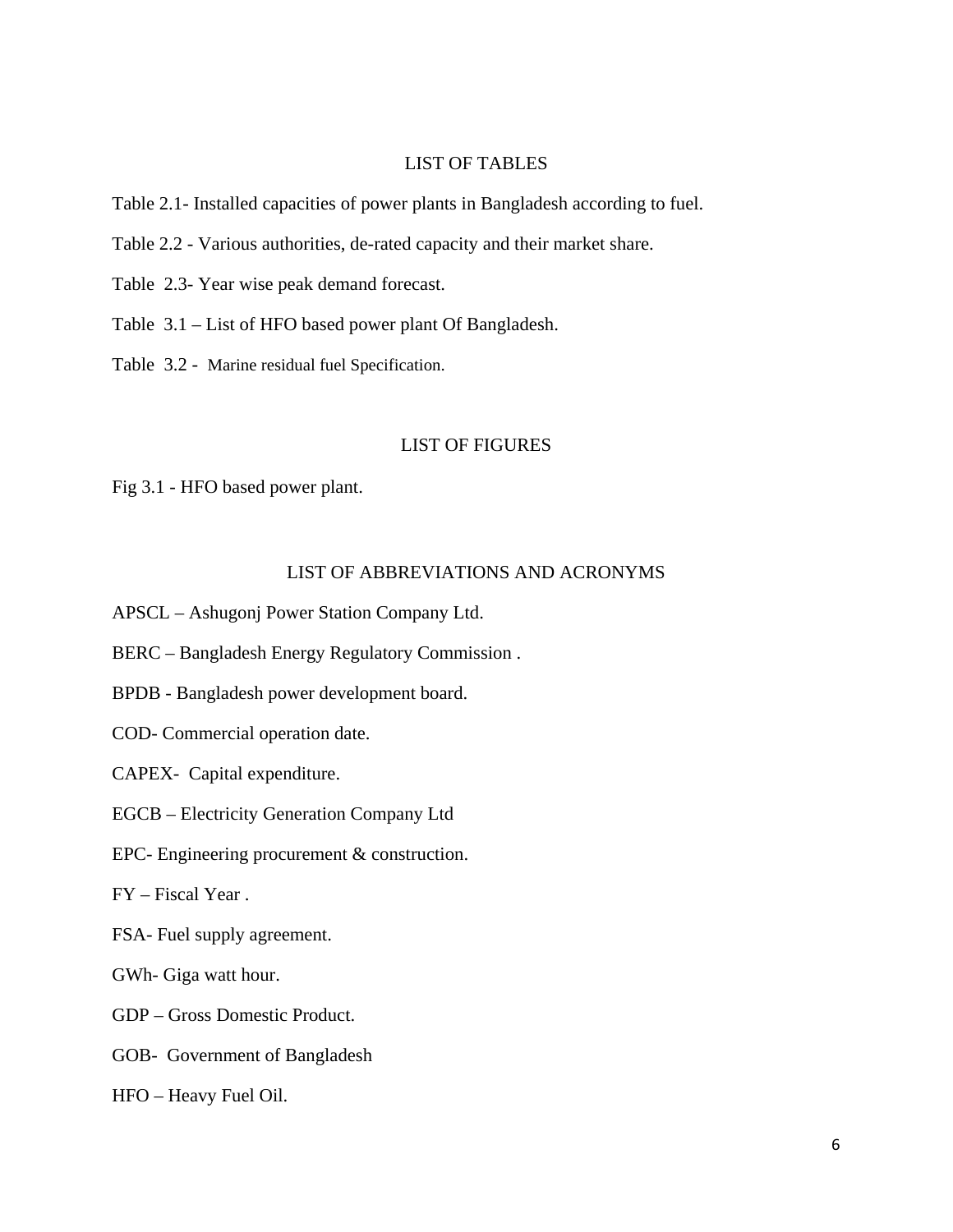HSD – High Speed Diesel.

HVDC – High Voltage Direct Current.

IPP- Independent Power producer.

MW- Megawatt.

.

.

.

MPEMR -Ministry of Power, Energy & Mineral Resources.

MDO- Marine Diesel Oil.

MGO – Marine Gas oil.

NWPGCL – North – west Power generation Company Ltd.

OPEX- Operational expenditure

PSMP- Power system master plan.

PPA- Power purchase agreement.

PGCB – Power Grid Company Of Bangladesh Ltd.

SIPP- Small Independent Power Producer.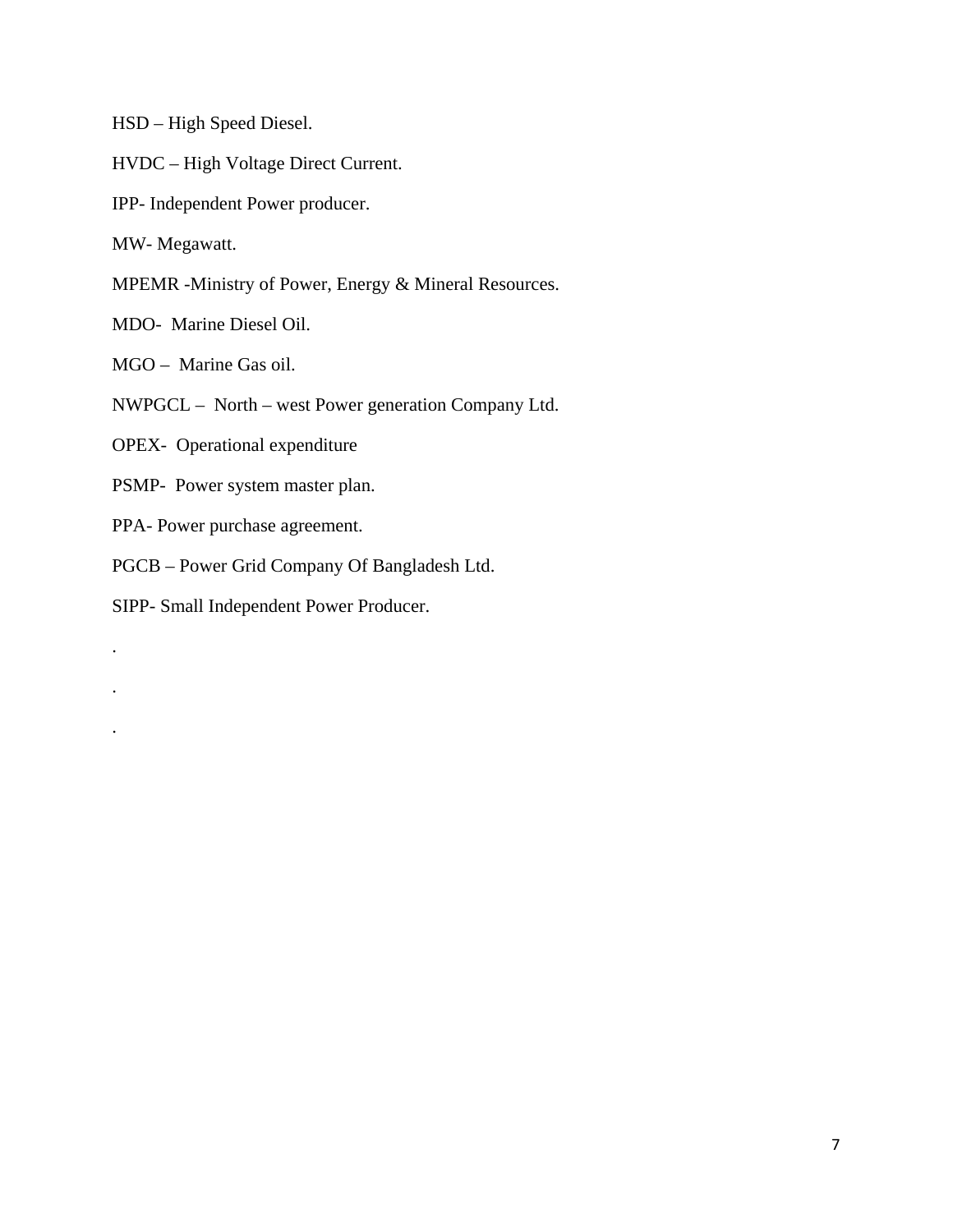# Table of Contents

| Chapter             | Title                                                                              | Page no   |
|---------------------|------------------------------------------------------------------------------------|-----------|
| 01                  | Introduction                                                                       | 9         |
| 02                  | Present state of electricity sub-sector                                            | $10-12$   |
| 03                  | HFO based power plant                                                              | $13 - 16$ |
| 04                  | The main characteristics of Centralized Organization                               | $17 - 20$ |
| $\mathbf{i}$        | Centralized HFO based power generation context of<br>Bangladesh                    |           |
| $\ddot{\mathbf{i}}$ | Power purchase agreement                                                           |           |
| iii                 | Advantages and disadvantages of centralized HFO<br>based power generation          |           |
| 05                  | The main characteristics of distributed generation                                 | $21 - 24$ |
| $\mathbf{i}$        | The challenges to be faced while increasing the share of<br>distributed generation |           |
| $\ddot{\mathbf{i}}$ | <b>Technical constraints</b>                                                       |           |
| iii                 | Cost competitiveness: the economics of distributed<br>generation                   |           |
| 06                  | Developing supply chain capability                                                 | $25 - 27$ |
| 07                  | Conclusion                                                                         | 28        |
| 08                  | References                                                                         | 29        |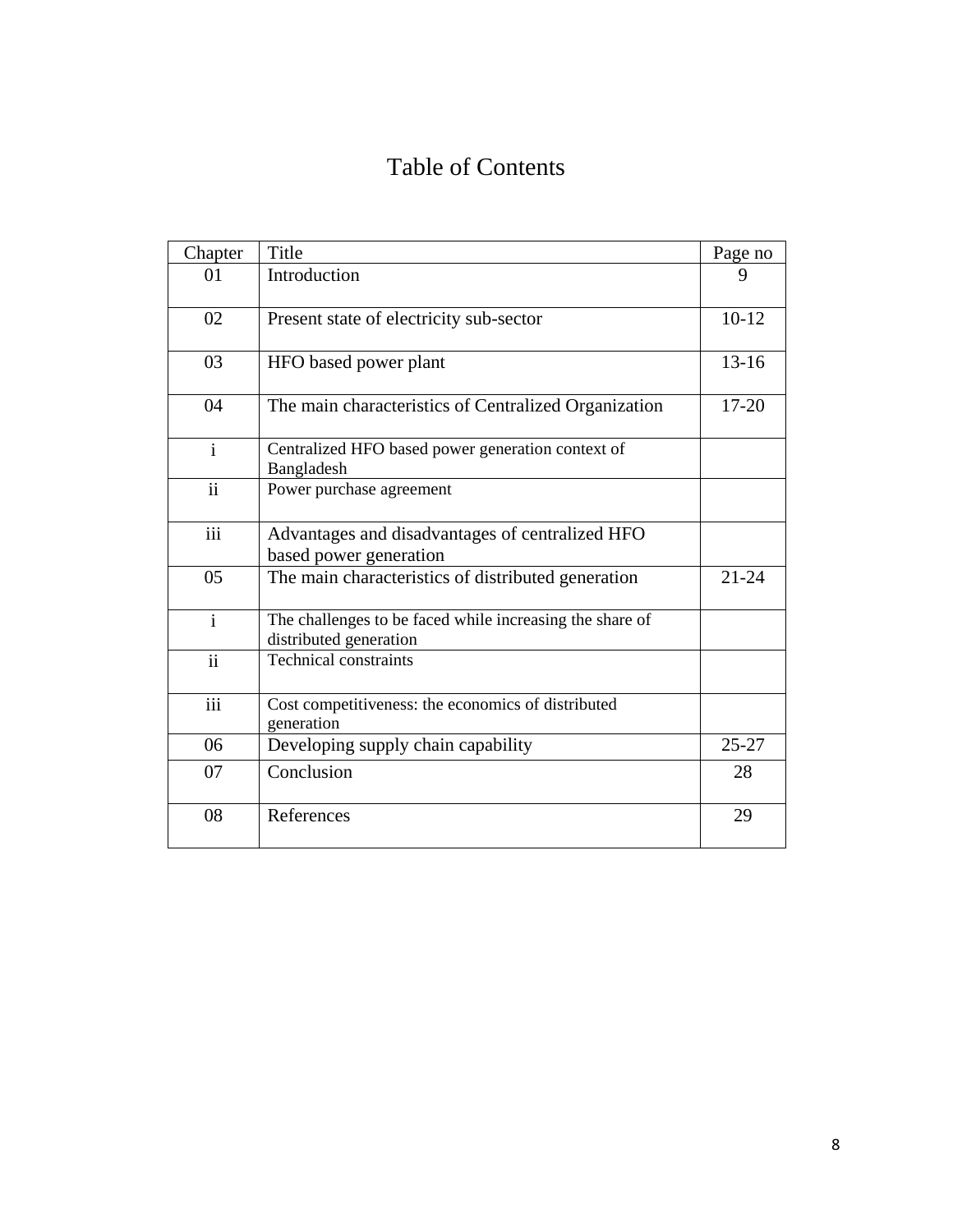## **Chapter 1**

## Introduction

Bangladesh is a developing country with huge population. Development of a country mostly depends on ensuring reliable and quality power to everywhere in the country. Bangladesh power development board (BPDB) is responsible for all of the power generation over the country. The Board is under the Power Division of the Ministry of power, Energy and Mineral Resources, Government of Bangladesh.

Electricity is a key ingredient for the socio-economic development of the country. The government has given top priority to development of the sector considering its importance in the overall development of the country. The government has set the goal of providing electricity to all citizens by 2021. Adequate and reliable supply of electricity is an important pre-requisite for attracting both domestic and foreign investment.

As the power sector is a capital-intensive industry, huge investments are required in order to generate addition to the capacity. Competing demands on the government resources and declining levels of external assistance from multilateral and bilateral donor agencies constrained the potential for public investment in the power sector. Recognizing these trends, the government of Bangladesh amended its industrial policies to enable private investment in the power sector.

As on January-2017, total installed capacity of BPDB including Captive Power is **(13,179+2,200) = 15,379 MW**, **13,179** MW ( Public Sector 7,054 MW, IPP, SIPP & Rental 5,525 MW & Power Import 600 MW) of Power Plants located at different parts of the country. The main fuel used for power generation is indigenous gas. In Fy-2014-2015, Total 22,163 GWh gross energy was generated in the public sector power plant under BPDB. In addition, total 19,255 GWh of energy was purchased by BPDB from Independent Power Producers (IPP, SIPP & Rental) and 3,380 GWh from Power import in the private sector. The maximum demand served during peak hours is 9,471 MW in May 27, 2017.

HFO based power generation come from either distributed or centralized generation. Distributed power plants install at distributed locations near load centers. Centralized power plants are typically located at the point of best resource availability. Currently there is a debate regarding which form of power plants should be used to meet Governments of Bangladesh vision 2021 requirements. Distributed and centralized power generation each have their own strengths and weaknesses. In this section we discuss the merits and demerits of each, while keeping in mind that the topic is not yet settled and is open for debate.

Distributed plants have the promise of supplying power during peak demand time (around noon) and close to the demand itself, thereby eliminating transmission loss. However, the intermittency of the plant output cannot be directly managed, and it is unclear how much distributed power plants the electrical grid will be able to support.

On the other hand, centralized power generation follows the current electrical power management model and may be located at regions where the resource is most available. But these stations require huge capital investments and may require new transmission lines to transfer power from the station to the consumers.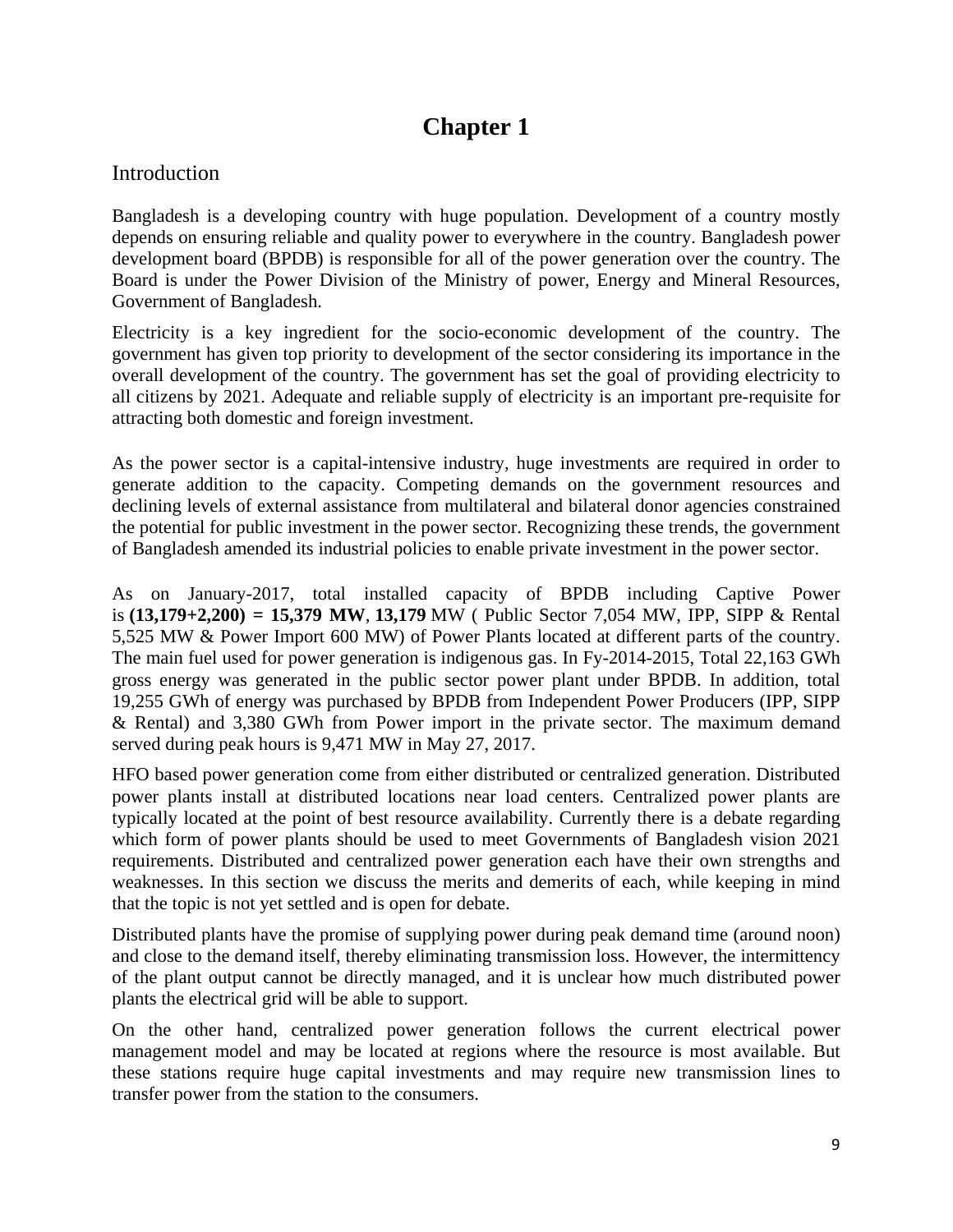## **Chapter 2**

## **Present and future of electricity sub-sector:**

 Expansion of industries, agriculture work, manpower, modern life style, health care and huge development in communication in Bangladesh resulted ever increasing demand of power. In 2015-2016 financial year contribution of power in GDP on static price was 1.45 percent. The power availability is still scarce against aggregate demand. Government of Bangladesh has undertaken various time bound plans to cater the demand of power. As power is the vehicle to transform the country as a middle income one, an unimaginable achievement has been attained during last seven years. The power generation capacity increased from 4,942 MW in 2009 to 15,379 MW in 2017. The per capita generation of power increased from 220 kwh to 380 kwh. Power user population has increased from 47 percent to 77 percent. According to master plan of government, power generation will be increased to 24,000 MW in 2021 and 40,000 MW in 2030.

## **Generation:**

Most of the power stations in Bangladesh are based on natural gas, which is around 64% of the total capacity on the fiscal year (FY) 2017. On the other hand, gas is short supply and about 1500 MW of generation shortfall occurs in a day due to shortage of gas. Therefore, it will be very tough to provide more electricity generated from the natural gas in future. The daily reports of Power Grid Company Bangladesh (PGCB) show the decreasing supply of natural gas and more and more penetration of HFO-based power generation. Government of Bangladesh is trying some alternative to natural gas such as coal, renewable energy &Furnace oil based power plants under the fuel diversification program. So far, as the fuel is concerned, the generation capacity is 8,727 MW by Natural Gas, 2690 MW by heavy fuel oil (HFO), 1158 MW by high speed diesel (HSD), 280 MW by Hydro and 250 MW by Coal. Besides these, 500MW has been imported from India since November, 2013 via high voltage direct current (HVDC) transmission line and another 100MW imported by comilla –tripura 132 KV transmission line.

Table 2.1 shows the installed capacity of Power Plants in Bangladesh according to fuel.

| Unit Type  | Capacity(Unit) | Total $(\%)$ |
|------------|----------------|--------------|
| Coal       | 250.00 MW      | 1.82 %       |
| Gas        | 8727.00 MW     | 63.68 %      |
| <b>HFO</b> | 2690.00 MW     | 19.63 %      |
| <b>HSD</b> | 1158.00 MW     | 8.45 %       |
| Hydro      | 280.00 MW      | 2.04 %       |
| Imported   | 600.00 MW      | 4.38 %       |
| Total      | 13705.00 MW    | 100 %        |

Installed capacities of power plants in Bangladesh according to fuel.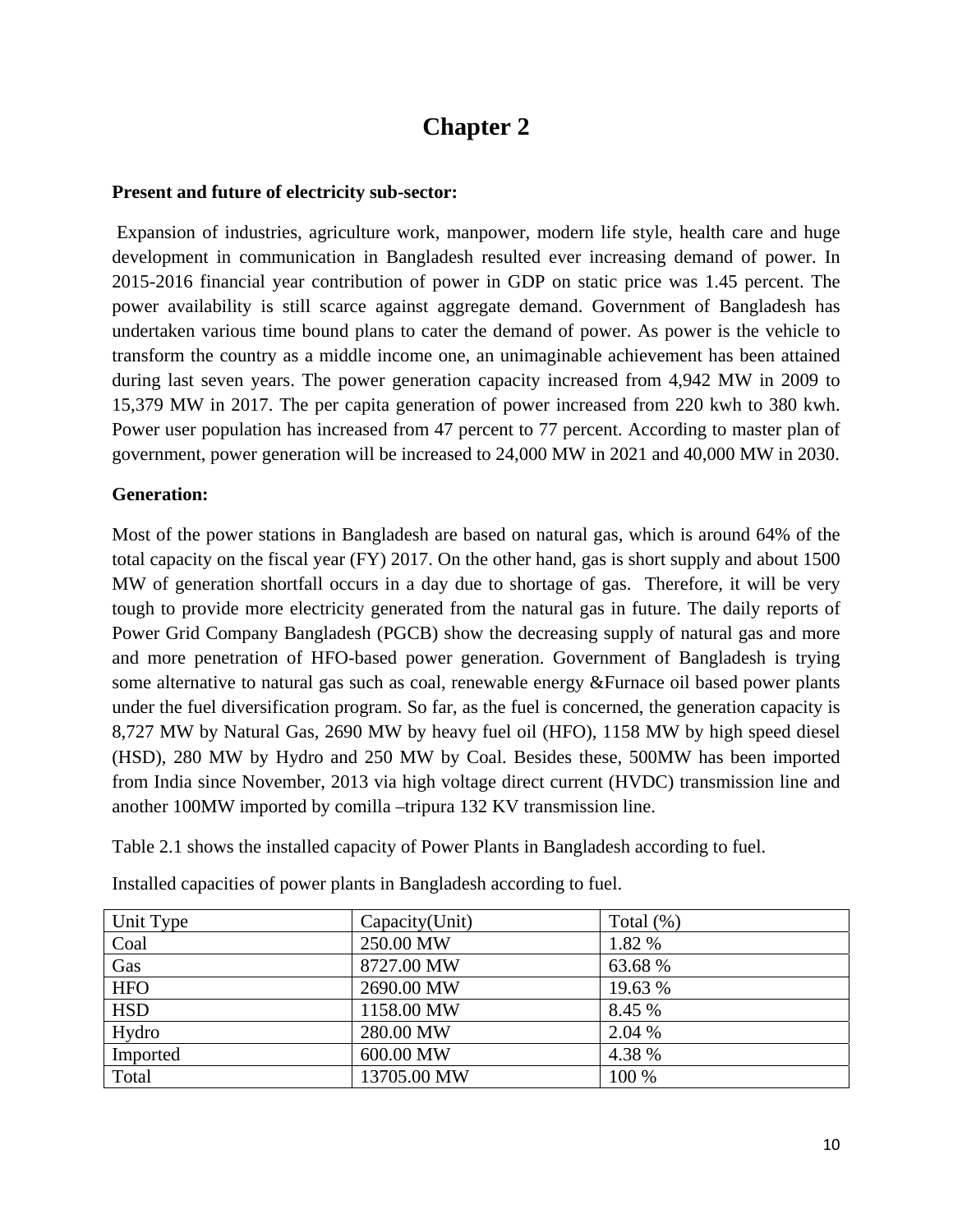Bulk of the power in Bangladesh is generated by BPDB. There are other independent power sources as well. Power Division, Ministry of Power, Energy & Mineral Resources (MPEMR), and Bangladesh Energy Regulatory Commission (BERC) are the governing bodies of Power Sector of Bangladesh.

The following authorities are responsible for generating electricity in Bangladesh.

- (i) Bangladesh Power Development Board (BPDB)
- (ii) Ashuganj Power Station Company Ltd. (APSCL)
- (iii) Electricity Generation Company of Bangladesh (EGCB)
- (iv) North West Power Generation Company Ltd. (NWPGCL)
- (v) Independent Power Producers (IPPs)

Table 2.2 shows the de-rated generation capacity and their market share for the five authorities of electricity generation.

| <b>SL</b>      | Name of the Authorities                             | Capacity | Market       |
|----------------|-----------------------------------------------------|----------|--------------|
| N <sub>o</sub> |                                                     | (MW)     | <b>Share</b> |
| 01             | <b>Bangladesh Power Development Board (BPDB)</b>    | 5347     | 39.01%       |
| 02             | Ashuganj Power Station Company Ltd. (APSCL)         | 1508     | 11.04%       |
| 03             | Electricity Generation Company of Bangladesh (EGCB) | 622      | 4.53%        |
| 04             | North West Power Generation Company Ltd. (NWPGCL)   | 508      | 3.70%        |
| 05             | Independent Power Producers (IPPs)                  | 5120     | 37.35%       |
| 06             | Imported from India.                                | 600      | 4.37%        |
|                |                                                     | 13705.00 | 100%         |
| Total          |                                                     |          |              |

Table 2.2: Various authorities, de-rated capacity and their market share.

All the generated power are purchased by the BPDB and then transmitted by PGCB to the customers premises.

Till July, 2017 the total generation capacity of Bangladesh is 13,705 MW the de-rated capacity is 12,921 MW. It should be noted here that 2.28 % and 11.95% of generated energy are lost due to transmission and distribution, respectively.

 The major part of the generation comes from the natural gas, for which the cost of generation of per unit energy is lower. However, it is higher for HSD and HFO due to high price. Bangladesh energy regulatory commission reports state that 77.91GWh of energy is produced from 34.79 Million liters of Diesel costing diesel of about 30.364 Bangladeshi taka (BDT) per kWh of energy whereas it is 13.46BDT for Furnace oil, 3.7BDT for coal and 0.902BDT for gas-based generation on an average (only for BPDB Generation). However, these costs are only for fuel. The actual cost is much higher when other running and maintenance costs are included. It should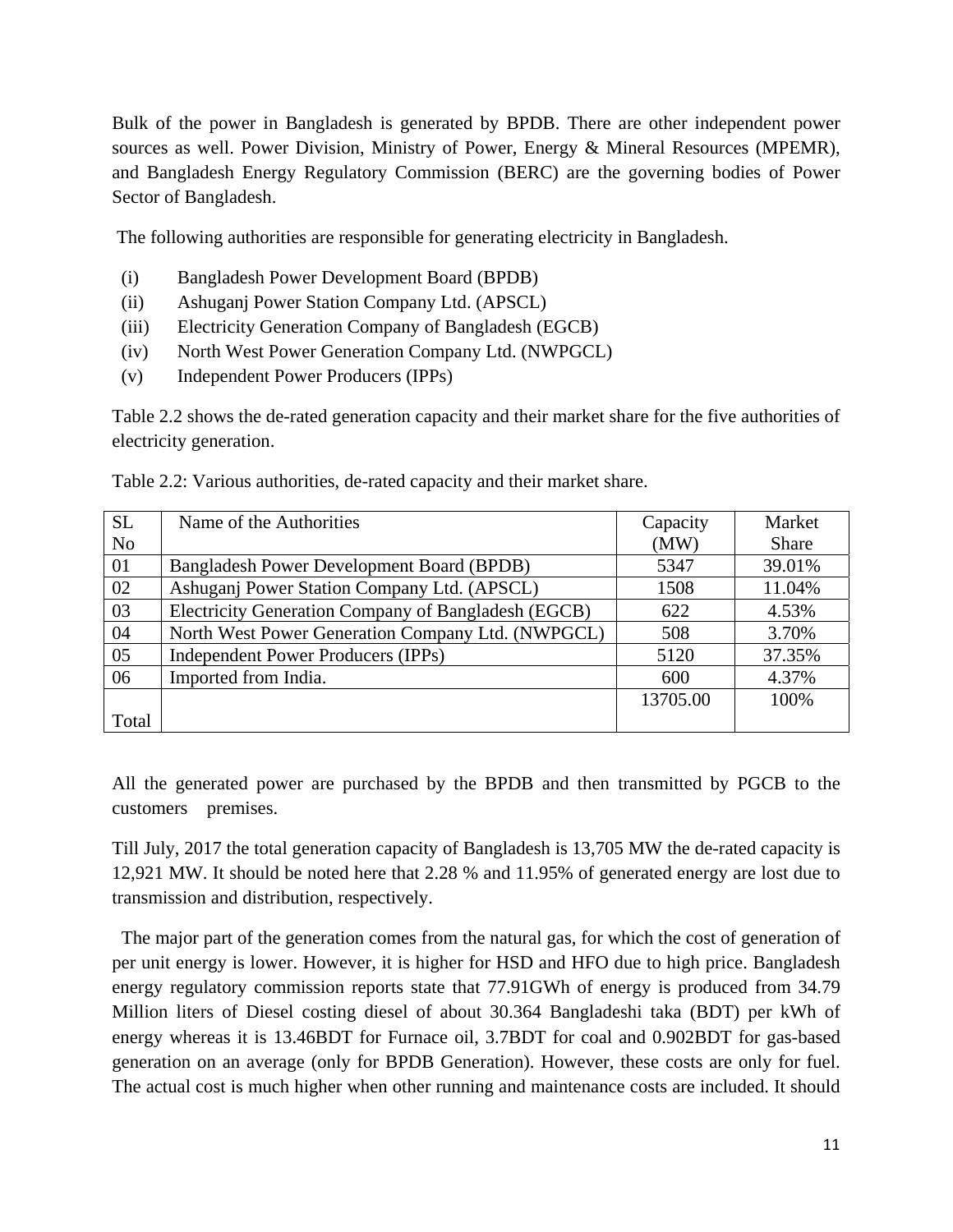be noted here that the overall thermal efficiency of the power plants is 33% and the annual plant factor is 45.02%.

Based upon the preliminary study of the Power System Master Plan (PSMP) -2010, the anticipated peak demand would be about 10,283 MW in FY2015, 17,304 MW in FY2020 and 25,199 MW in 2025. The policy envisions 800MW of power from renewable energy by 2015 and 200MW of power by 2020. According to PSMP- 2010 Study year-wise peak demand forecast is shown in Table 2.3.

| Fisc<br>al<br>Yea<br>r                                      | 2011                 | $\mathbf{\Omega}$<br>201                                  | $\mathfrak{c}$<br>201 | 4<br>201         | 5<br>201 | $\circ$<br>201                    | ↽<br>201 | $\infty$<br>201 | 2019                                 | 2020                              | 2021  | 2022   | 2023                    | 2024   | 2025       | 2026                                     | 2027   | 2028                                  | 2029                                         | 2030                          |
|-------------------------------------------------------------|----------------------|-----------------------------------------------------------|-----------------------|------------------|----------|-----------------------------------|----------|-----------------|--------------------------------------|-----------------------------------|-------|--------|-------------------------|--------|------------|------------------------------------------|--------|---------------------------------------|----------------------------------------------|-------------------------------|
| Pea<br>$\bf k$<br>De<br>man<br>d<br>(M <sup>o</sup> )<br>W) | 765<br>$\mathcal{C}$ | ${}^{\circ}$<br>$\overline{\phantom{0}}$<br>$\mathcal{L}$ | ,349<br>$\infty$      | ,268<br>$\sigma$ | 10,283   | 1,405<br>$\overline{\phantom{0}}$ | 2,644    | 4<br>4,01       | 527<br>5<br>$\overline{\phantom{0}}$ | 7,304<br>$\overline{\phantom{0}}$ | 8,838 | 20,443 | ,993<br>$\overline{21}$ | 23,581 | 199<br>25, | $\infty$<br>$\epsilon$<br>$\infty$<br>26 | 28,487 | 34<br>$\overline{\phantom{0}}$<br>30, | ,873<br>$\overline{\phantom{0}}$<br>$\infty$ | 708<br>$\epsilon$<br>$\omega$ |

| Table 2.3: Year wise peak demand forecast. |  |  |  |  |  |
|--------------------------------------------|--|--|--|--|--|
|--------------------------------------------|--|--|--|--|--|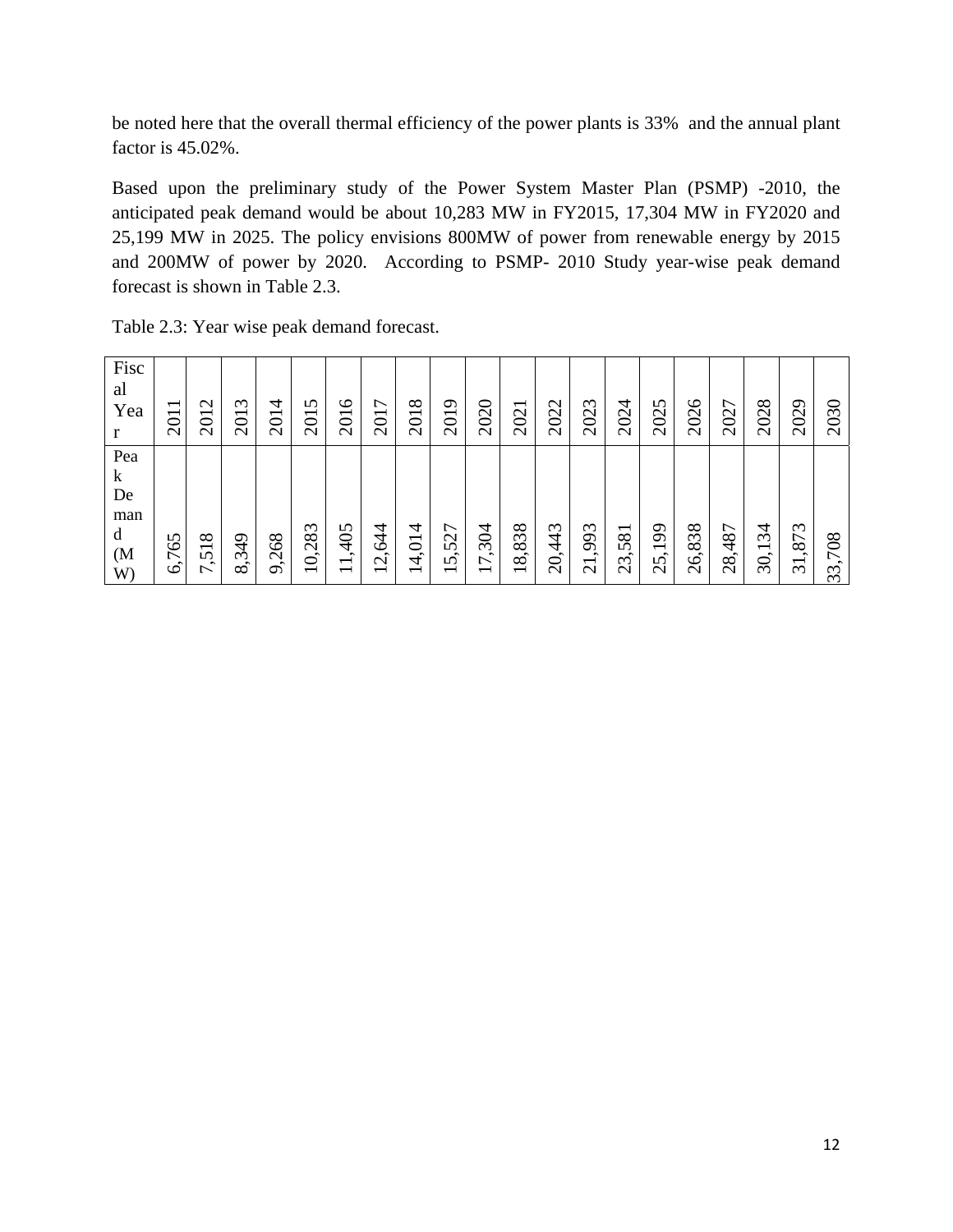## **Chapter – 3**

#### **HFO based power plant:**

 HFO, also known as "residual fuel oil", is based on the high viscosity, tar-like mass, which remains after the distillation and subsequent cracking of crude oil in order to produce lighter hydrocarbon products, such as petrol , distillate diesel fuels and heating oil or feed stocks for lubricants.

The main components are alkanes, cycloalkanes and different carbon hydrides. The boiling range is between 300 $^{\circ}$ C and  $\sim$ 700 $^{\circ}$ C.Due to its semi-fluid consistence, HFO has to be preheated to make it combustible in engines.RMA, RMB, RMD, RME, RMG or RMK are the international trade names.

#### **Benefits of HFO rental power plant:**

- Minimum operating cost: Potential savings in the region of 20-34% (depending on the location of the installation) due to the lower cost of HFO compared to diesel.
- Fast track deployment: Multi-megawatt power plants can be installed in weeks. Aggreko's fleet located in over 190 strategic hubs around the globe, coupled with ease of transportation due to all equipment being housed in 20 foot containers, makes it easier to ship, install and commission the power plant in very short timescales anywhere in the world.
- Built in redundancy: Individual generating units of small capacity within the plant allow for optimum redundancy to be built in to the design of the power plant, thereby ensuring full power output is maintained even during maintenance periods.
- Flexibility: HFO based power plants have the flexibility to alter the plant capacity in small increments due to the smaller high speed engines, compared to medium / low speed engines which have a greater footprint.
- Minimal civil works: HFO based power plant installation eliminates the need for complex, costly and time consuming civil works that are otherwise required to install a permanent HFO power plant.
- Full turn-key service : The EPC contractor takes full responsibility for all phases of the service offering including the design, transportation, installation, commissioning, operation and maintenance - backed by more than 50 years providing rental power solutions.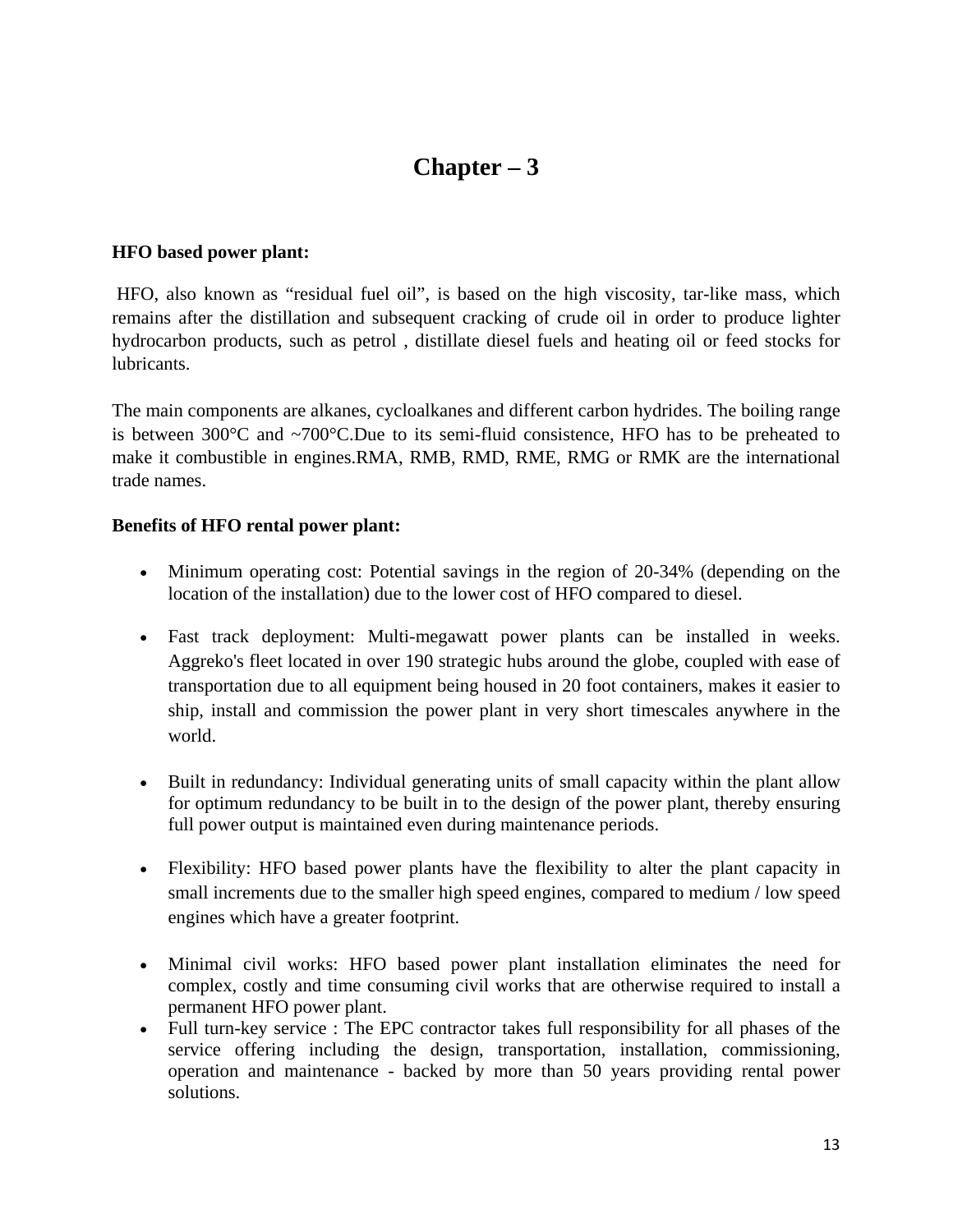**Fig – 3.1- HFO based power plant.** 



#### **Cheap, but challenging:**

As a residual product, HFO is a relatively inexpensive fuel – it typically costs 30% less than distillate fuels (MDO/MGO). It thus became the standard fuel for large marine diesel engines during the oil crisis in the 1970s and 1980s, and it required extensive adaptation of the injection system and other components of low and medium speed engines – which are still the only reciprocating engines capable of running on HFO. Most of our MAN medium speed liquid fuel engines can burn heavy fuel oil (HFO). Of course, our medium speed dual fuel engines are capable of burning HFO in liquid fuel mode as well.

| <b>SL</b>      | Name of the power plant    | Name of the     | Fuel Type  | <b>Installed Capacity</b> |
|----------------|----------------------------|-----------------|------------|---------------------------|
| N <sub>O</sub> |                            | Authority       |            | (MW)                      |
| 01             | Haripur NEPC               | Pendeker Energy | <b>HFO</b> | 110                       |
| 02             | Meghnaghat (IEL)           | Orion           | <b>HFO</b> | 100                       |
| 03             | Madanganj (Summit)         | Summit          | <b>HFO</b> | 102                       |
| 04             | Madanganj-55 MW            | <b>IPP</b>      | <b>HFO</b> | 55                        |
| 05             | Keraniganj (Powerpac)      | Powerpac        | <b>HFO</b> | 100                       |
| 06             | Siddhirganj (Dutch Bangla) | Orion           | <b>HFO</b> | 100                       |
| 07             | Gagnagar (Orion)           | Orion           | <b>HFO</b> | 102                       |
| 08             | Katpotti 51 MW             | <b>IPP</b>      | <b>HFO</b> | 51                        |
| 09             | Southern Power             | <b>RPP</b>      | <b>HFO</b> | 55                        |
| 10             | <b>CLCPC</b> Keranigonj    | <b>IPP</b>      | <b>HFO</b> | 108                       |

Table 3.1 : List of HFO based power plant Of Bangladesh.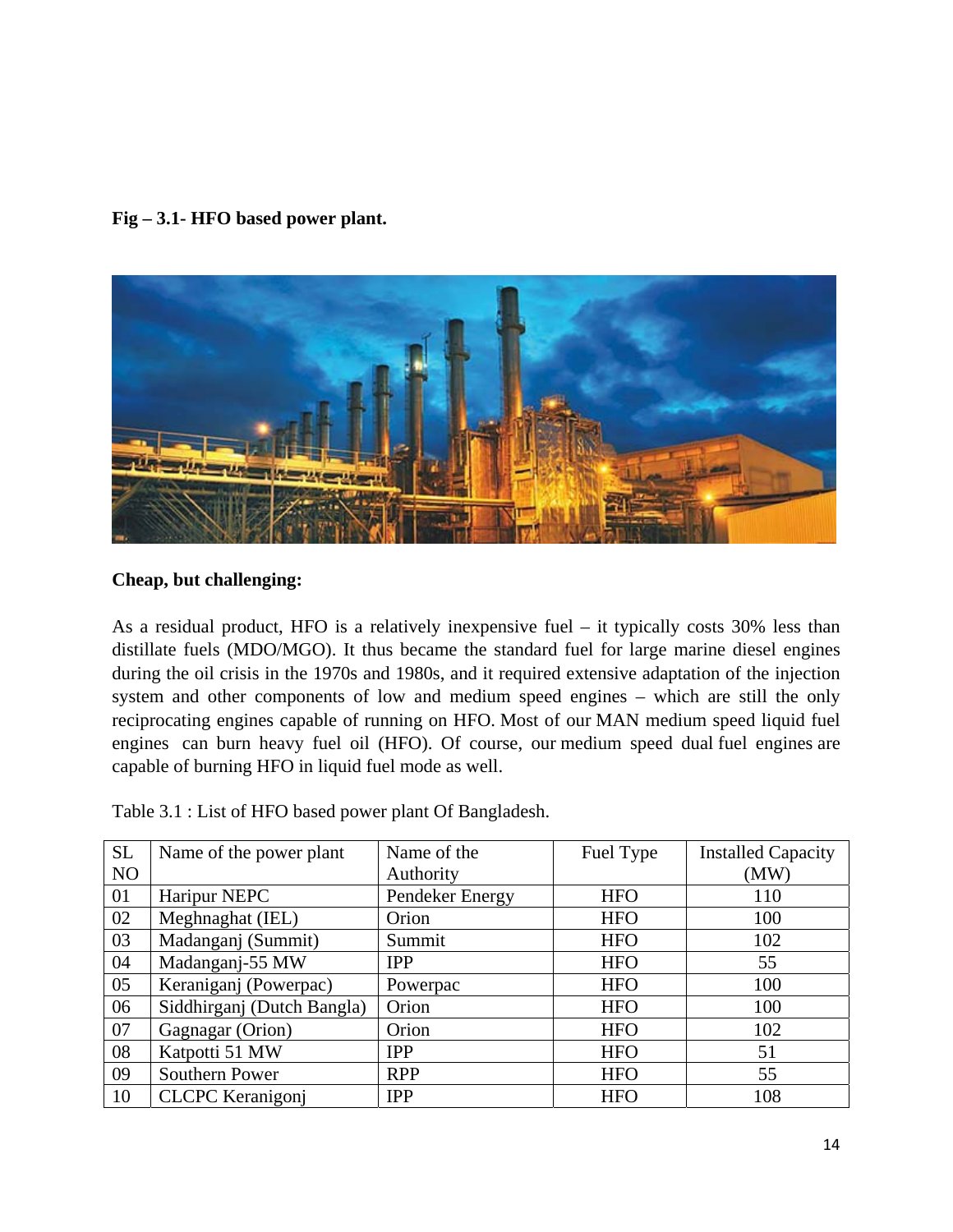| 11 | Gazipur (RPCL)            | <b>RPLC</b>   | <b>HFO</b> | 52  |
|----|---------------------------|---------------|------------|-----|
| 12 | Raozan 25 MW (RPCL)       | <b>RPCL</b>   | <b>HFO</b> | 25  |
| 13 | Patenga 50MW              | Barakatullah  | <b>HFO</b> | 50  |
|    | (Barakatullah)            |               |            |     |
| 14 | Sikalbaha 225 MW          | <b>PDB</b>    | <b>HFO</b> | 225 |
| 15 | Sikalbaha Peaking GT      | <b>PDB</b>    | <b>HFO</b> | 150 |
| 16 | Sikalbaha (Energis)       | <b>RPP</b>    | <b>HFO</b> | 51  |
| 17 | Hathazari peaking         | <b>PDB</b>    | <b>HFO</b> | 98  |
| 18 | Dohazari-Kalaish Peaking  | <b>PDB</b>    | <b>HFO</b> | 102 |
| 19 | Juldah (Acorn)            | QRPP          | <b>HFO</b> | 100 |
| 20 | Chittagong ECPV 108 MW    | <b>IPP</b>    | <b>HFO</b> | 108 |
| 21 | Titas (Daudkandi) Peaking | <b>PDB</b>    | <b>HFO</b> | 52  |
| 22 | Lakdhanvi-52 MW           | <b>IPP</b>    | <b>HFO</b> | 52  |
| 23 | Jamalpur IPP              | <b>IPP</b>    | <b>HFO</b> | 95  |
| 24 | Khulna (KPCL-2)           | <b>KPCL</b>   | <b>HFO</b> | 115 |
| 25 | <b>Faridpur Peaking</b>   | <b>PDB</b>    | <b>HFO</b> | 54  |
| 26 | Gopalganj Peaking         | <b>PDB</b>    | <b>HFO</b> | 109 |
| 27 | Noapara (Khanjahan Ali)   | QRPP          | <b>HFO</b> | 40  |
| 28 | Summit Barisal 110 MW     | <b>SUMMIT</b> | <b>HFO</b> | 110 |
| 29 | Baghabari Peaking         | <b>PDB</b>    | <b>HFO</b> | 52  |
| 30 | <b>Bera Peaking</b>       | <b>PDB</b>    | <b>HFO</b> | 71  |
| 31 | Amnura                    | QRPP          | <b>HFO</b> | 50  |
| 32 | Katakhali (Northern)      | QRPP          | <b>HFO</b> | 50  |
| 33 | Katakhali Peaking         | <b>PDB</b>    | <b>HFO</b> | 50  |
| 34 | <b>Santahar Peaking</b>   | <b>PDB</b>    | <b>HFO</b> | 50  |
| 35 | Rajlanka 52 MW            | <b>IPP</b>    | <b>HFO</b> | 52  |
| 36 | Chapainawabganj-100 MW    | <b>PDB</b>    | <b>HFO</b> | 100 |
|    | <b>Total</b>              | 2946 MW       |            |     |

**Table 3.2 - Marine residual fuel Specification:** 

| Parameter                      | Unit            | Limit | <b>RMA</b><br>a | <b>RMB</b> | <b>RMD</b> | RME | <b>RMG</b> |     |     |      | <b>RMK</b> |     |     |
|--------------------------------|-----------------|-------|-----------------|------------|------------|-----|------------|-----|-----|------|------------|-----|-----|
|                                |                 |       | 10              | 30         | 80         | 180 | 180        | 380 | 500 | 700  | 380        | 500 | 700 |
| Viscosity<br>at $50^{\circ}$ C | mm2/s           | Max   | 10              | 30         | 80         | 180 | 180        | 380 | 500 | 700  | 380        | 500 | 700 |
| Density at<br>$15^{\circ}$ C   | Kg/m3           | Max   | 920             | 960        | 975        | 991 | 991        |     |     | 1010 |            |     |     |
| Micro<br>carbon<br>Residue     | $% \frac{m}{m}$ | Max   | 2.5             | 10         | 14         | 15  |            | 18  |     |      | 20         |     |     |
| Aluminiu<br>$m+$<br>Silicon    | mg/kg           | Max   | 25              | 40         |            | 50  |            |     |     | 60   |            |     |     |
| Sodium                         | mg/kg           | Max   | 50              | 50<br>100  |            |     | 100        |     |     |      |            |     |     |
| Ash                            | $% \text{ m/m}$ | Max   | 0.0             |            | 0.070      |     | 0.100      |     |     |      | 0.150      |     |     |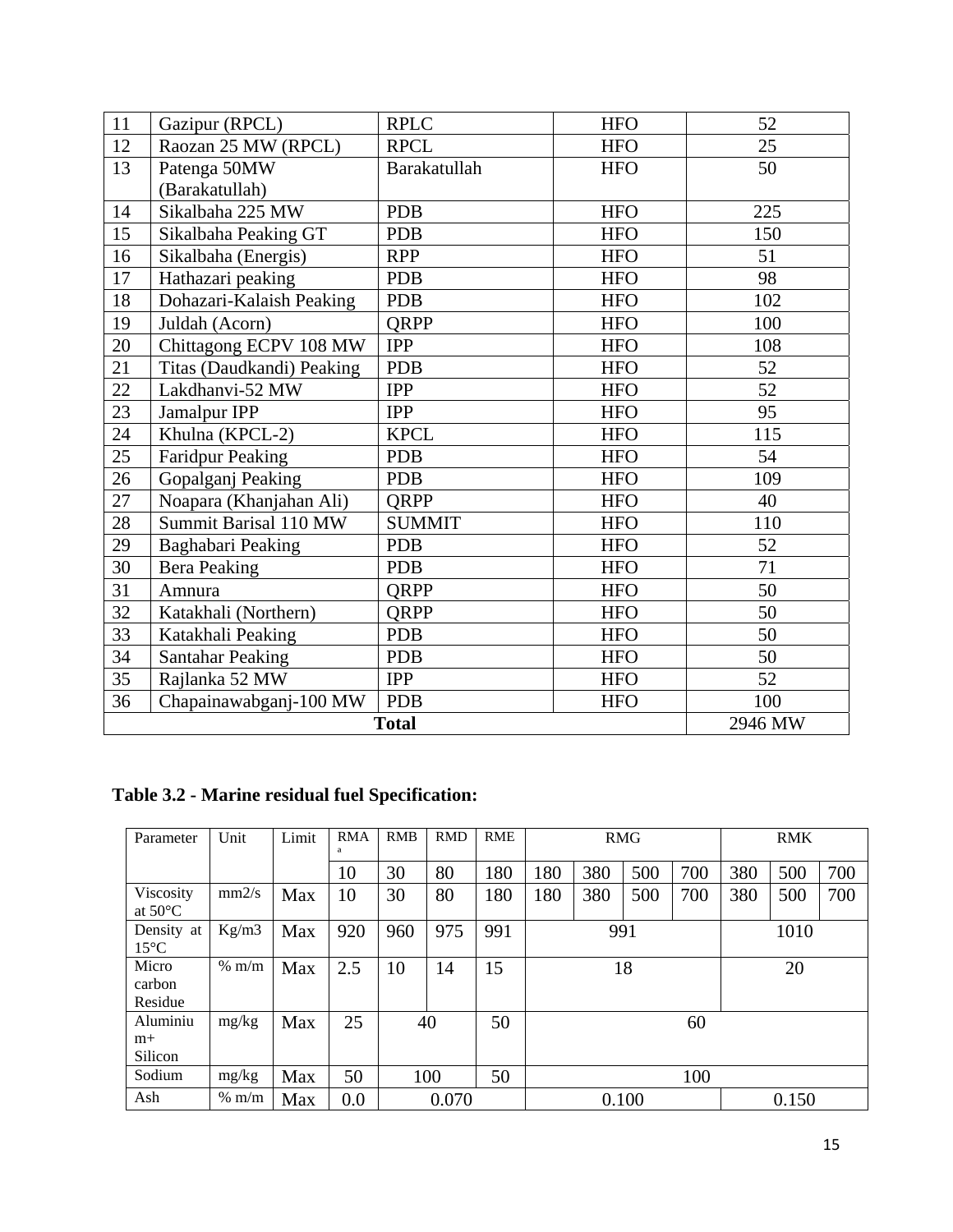|                          |                                                        |                | 40             |                                                         |                                       |                                                                                                         |     |  |  |  |  |
|--------------------------|--------------------------------------------------------|----------------|----------------|---------------------------------------------------------|---------------------------------------|---------------------------------------------------------------------------------------------------------|-----|--|--|--|--|
| Vanadium                 | mg/kg                                                  | Max            | 50             |                                                         | 150                                   | 350                                                                                                     | 450 |  |  |  |  |
| <b>CCAI</b>              | $\qquad \qquad \blacksquare$                           | Max            | 850            |                                                         | 860                                   | 870                                                                                                     |     |  |  |  |  |
| water                    | $\%$ V/V                                               | Max            | 0.3            |                                                         |                                       | 0.50                                                                                                    |     |  |  |  |  |
| Pour point               | $\rm ^{\circ}C$                                        | Max            | 6              |                                                         |                                       | 30                                                                                                      |     |  |  |  |  |
| $(upper)$ <sup>b</sup> , |                                                        |                |                |                                                         |                                       |                                                                                                         |     |  |  |  |  |
| Summer                   |                                                        |                |                |                                                         |                                       |                                                                                                         |     |  |  |  |  |
| Pour point               | $\rm ^{\circ}C$                                        | Max            | $\overline{0}$ |                                                         | 30                                    |                                                                                                         |     |  |  |  |  |
| $(upper)$ <sup>b</sup> , |                                                        |                |                |                                                         |                                       |                                                                                                         |     |  |  |  |  |
| Winter<br>Flash          | $\rm ^{\circ}C$                                        | Min            | 60             |                                                         |                                       |                                                                                                         |     |  |  |  |  |
| point                    |                                                        |                |                |                                                         |                                       |                                                                                                         |     |  |  |  |  |
| Sulphur <sup>c</sup>     | $\%~\mathrm{m/m}$                                      | Max            |                |                                                         | Statutory requirement.                |                                                                                                         |     |  |  |  |  |
| Total                    | % m/m                                                  | Max            | 0.10           |                                                         |                                       |                                                                                                         |     |  |  |  |  |
| Sediment,                |                                                        |                |                |                                                         |                                       |                                                                                                         |     |  |  |  |  |
| aged                     |                                                        |                |                |                                                         |                                       |                                                                                                         |     |  |  |  |  |
| Acid                     | mgKO                                                   | Max            | 2.5            |                                                         |                                       |                                                                                                         |     |  |  |  |  |
| Number <sup>e</sup>      | H/g                                                    |                |                |                                                         |                                       |                                                                                                         |     |  |  |  |  |
| Used<br>lubricatin       | mg/kg                                                  | $\overline{a}$ |                |                                                         |                                       | The fuel shall be free from ULO, and shall be considered to contain                                     |     |  |  |  |  |
| g oils                   |                                                        |                |                | ULO when either one of the following conditions is met: |                                       |                                                                                                         |     |  |  |  |  |
| (ULO):                   |                                                        |                |                |                                                         |                                       |                                                                                                         |     |  |  |  |  |
|                          |                                                        |                |                |                                                         | Calcium > 30 and zinc > 15; or        |                                                                                                         |     |  |  |  |  |
| Calcium                  |                                                        |                |                |                                                         | Calcium $>$ 30 and phosphorus $>$ 15. |                                                                                                         |     |  |  |  |  |
| and Zinc;                |                                                        |                |                |                                                         |                                       |                                                                                                         |     |  |  |  |  |
| <sub>or</sub>            |                                                        |                |                |                                                         |                                       |                                                                                                         |     |  |  |  |  |
| Calcium                  |                                                        |                |                |                                                         |                                       |                                                                                                         |     |  |  |  |  |
| and                      |                                                        |                |                |                                                         |                                       |                                                                                                         |     |  |  |  |  |
| Phosphoru<br>S           |                                                        |                |                |                                                         |                                       |                                                                                                         |     |  |  |  |  |
|                          |                                                        |                |                |                                                         |                                       |                                                                                                         |     |  |  |  |  |
|                          |                                                        |                |                |                                                         |                                       |                                                                                                         |     |  |  |  |  |
| Hydrogen                 | mg/kg                                                  | Max            | 2.00           |                                                         |                                       |                                                                                                         |     |  |  |  |  |
| sulphide <sup>d</sup>    |                                                        |                |                |                                                         |                                       |                                                                                                         |     |  |  |  |  |
|                          |                                                        |                |                |                                                         |                                       | This residual marine fuel grade is formerly DMC distillate under ISO 8217:2005.                         |     |  |  |  |  |
| b                        | climates.                                              |                |                |                                                         |                                       | Purchasers shall ensure that this pour point is suitable for the equipment on board, especially in cold |     |  |  |  |  |
| c                        |                                                        |                |                |                                                         |                                       | The purchaser shall define the maximum sulphur content according to the relevant statutory              |     |  |  |  |  |
|                          | requirements.                                          |                |                |                                                         |                                       |                                                                                                         |     |  |  |  |  |
| đ                        | Effective only from 1 July 2012.                       |                |                |                                                         |                                       |                                                                                                         |     |  |  |  |  |
| е                        |                                                        |                |                |                                                         |                                       | Strong acids are not acceptable, even at levels not detectable by the standard test methods for SAN.    |     |  |  |  |  |
|                          |                                                        |                |                |                                                         |                                       | As acid numbers below the values stated in the table do not guarantee that the fuels are free from      |     |  |  |  |  |
|                          |                                                        |                |                |                                                         |                                       | problems associated with the presence of acidic compounds, it is the responsibility of the supplier and |     |  |  |  |  |
|                          | the purchaser to agree upon an acceptable acid number. |                |                |                                                         |                                       |                                                                                                         |     |  |  |  |  |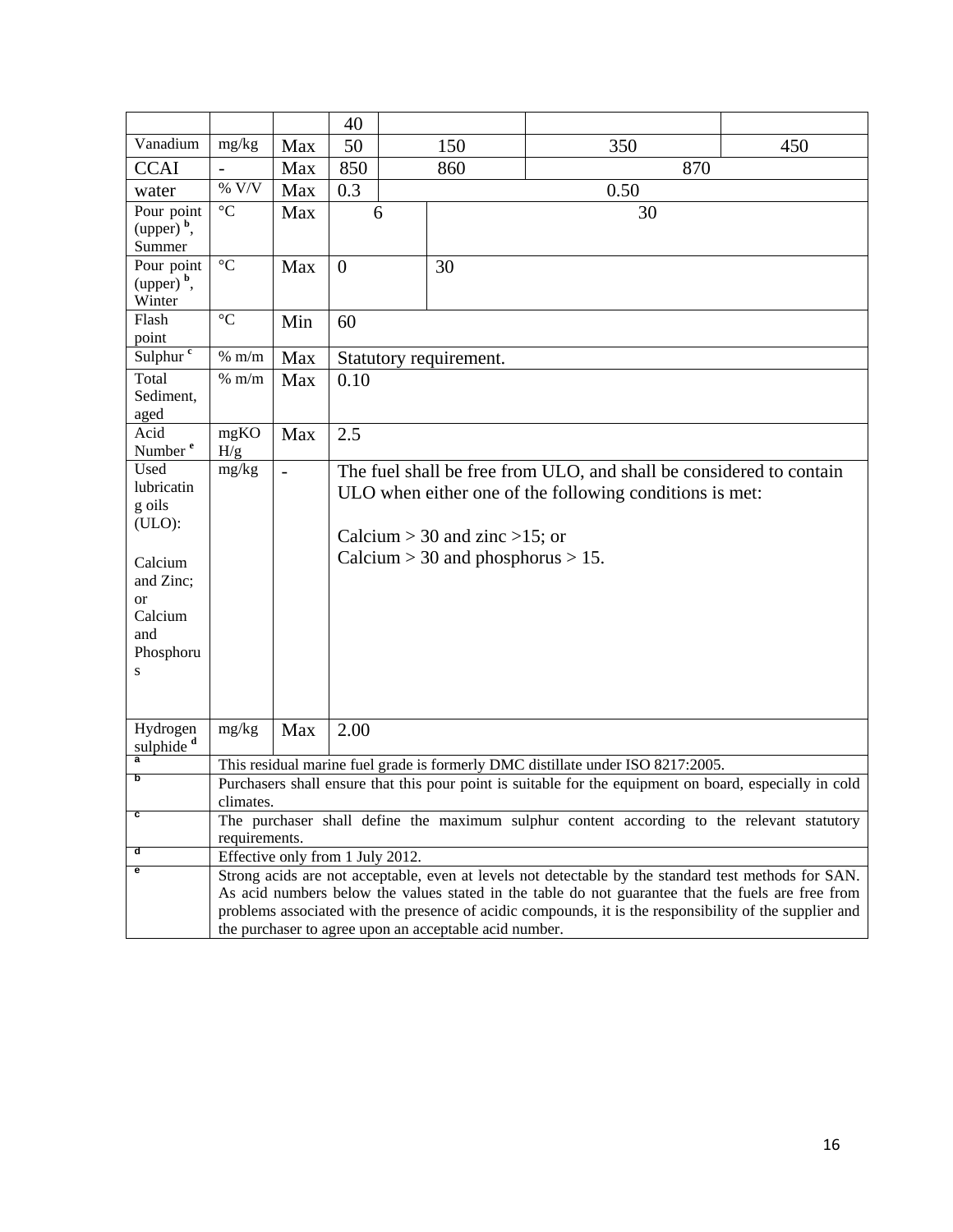## **Chapter 4**

## **Centralized power generation:**

What Is a Centralized Organization?

A **centralized organization** is structured by a strict **hierarchy of authority** where most decisions are made at the top by one or a few individuals. Information from lower levels flows up to the decision-maker where the information is analyzed and synthesized to gain a broader perspective in order to aid in decision-making. Information flows down to provide directions to the lower levels of the hierarchy where lower levels are expected to implement the decisions with little or no modifications. Examples of organizations utilizing a centralized structure include the Bangladesh power development board, Bangladesh chemical industries corporation and large corporations.

## **Centralized HFO based power generation context of Bangladesh:**

According to power purchase agreement (PPA) between PDB and IPP holders in 2008, PDB is responsible for supply of all required HFO to power plant owners. PDB must be ensure the "Guaranteed Net Flat Heat Rate" by the supplied furnace oil means that the guaranteed heat rate for the Term of the Project applicable for all load factors at Reference Site Condition submitted by the power plant owners in its tariff offer. If the power plant owners not able to generate power within their declared capacity, the entity will be encountered by liquidated damage to BPDB as per pre define rate. When IPP holders of HFO base power plants start commercial operation as per terms and conditions of agreement, they found that PDB supplied furnace oil not meet with the defined fuel specifications. As a result, PDB supplied fuel not produces specified heat rate and that effect on steam production. In the power generation cycle, furnace heat rate directly proportional to steam turbine efficiency and output power generation. After those power plant holders scrutinized the overall supply chain of HFO and find out that BPDB fuel supply chain is not able to maintain the quality of the oil because of bureaucracy system and their supply chain competency.

In the power purchase agreement of HFO based power plants in 2008 , only fuel supply was centralized others like, built, operate, and owned were decentralized. In 2015 independent power producers association jointly argued to Government to amendment of the power purchase agreement and they are interested to collect the required furnace oil as their own responsibility. As a result Government amends the PPA and ordered that IPP holders collect the furnace oil as per contract agreement.

#### **The high lights of amended power purchase agreement are following:**

 The purpose of this Agreement is to establish the terms and conditions for the supply by the Company to BPDB and for the purchase by BPDB from the Company of Net Energy Output and to deliver and purchase Dependable Capacity, and the rights and obligations of the Parties in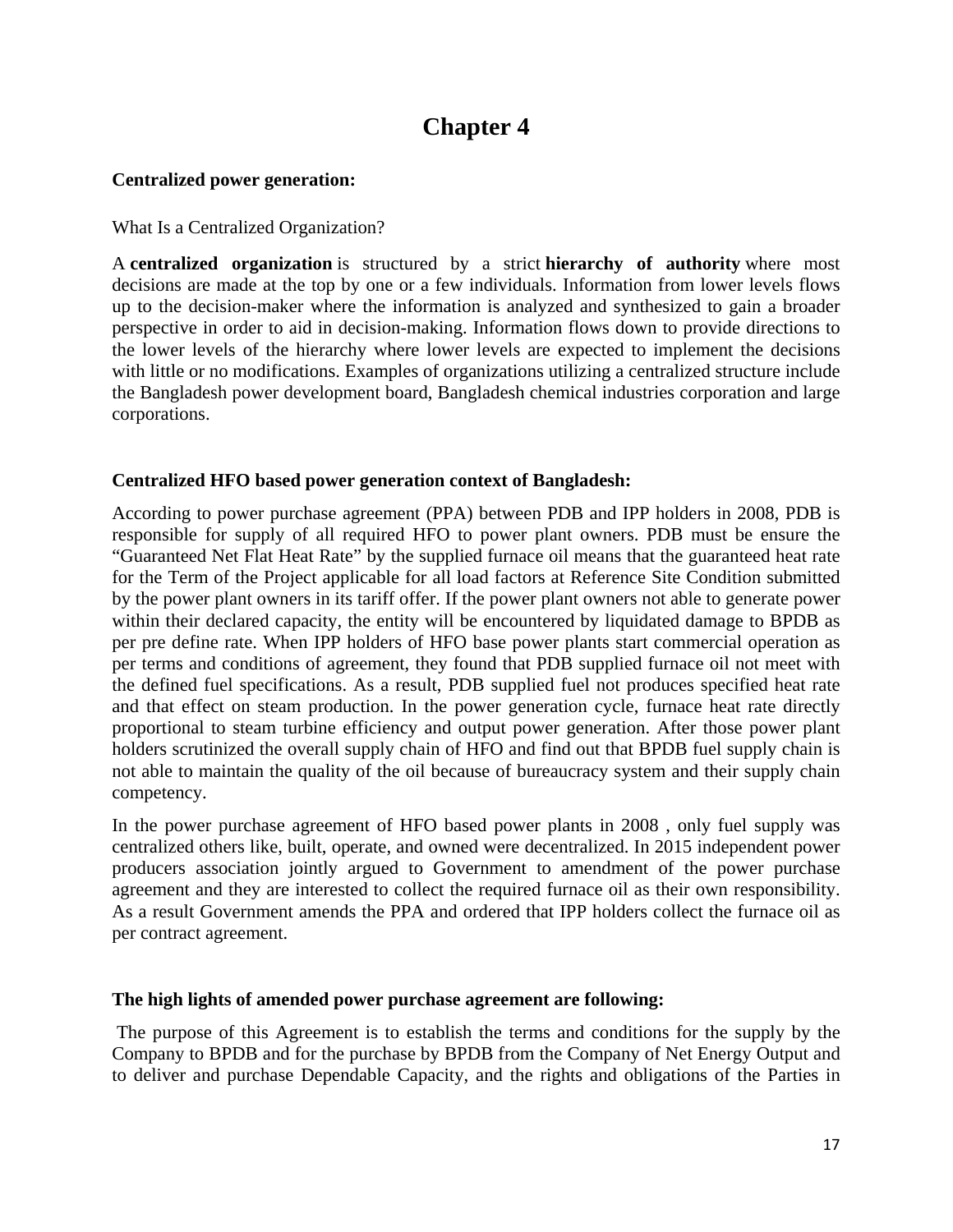relation thereto. For this purpose, the Company will build, own, Commission, operate, insure, maintain the Facility in accordance with this Agreement and the Technical Limits.

Term of Agreement (a) This Agreement shall become effective upon execution and delivery hereof by the Parties and shall terminate fifteen (15) years after the Commercial Operations Date, unless extended or earlier terminated pursuant to the provisions of this Agreement.

## **DELIVERY & SUPPLY OF LIQUID FUEL**

 The Facility will be operated using HFO (furnace oil) as fuel. The liquid fuel (HFO) system shall include provisions of check metering facilities, on-line analysis facilities, heaters or other facilities required to treat HFO to meet the requirements of the reciprocating engine manufacturer. The Project Sponsor will arrange the supply and delivery to the site of required quantities HFO from any Fuel Supplier for use as fuel to the power generation facility. The Sponsor shall arrange necessary land and construct jetty/railway line on that land for fuel transportation upto the Project Site with the prior approval of relevant authority of the GOB. The fuel supply arrangements will be required to ensure an adequate and reliable supply of fuel. All arrangement required for supply of liquid fuel to the Facility including construction of jetty (if required), necessary arrangement in the nearest railway station, pipe line upto the Company's storage facility, fuel measuring system, internal fuel supply system, fuel heating and purification/treatment system as per requirement of the offered plant shall be installed by the Company at its own cost and responsibility. The Company will obtain the necessary right of way for the pipelines up to the Company's storage facility.

Fuel (furnace oil) storage facility for operating the plant for at least 15 days continuously at 80% plant factor shall be constructed by the company at its own cost before COD and the company shall maintain this stock of fuel for all time thorough out the contract. If the Company is unable to deliver electricity in accordance with the Dispatch Instruction due to inadequacy of fuel, the Facility will be treated as fully or partially unavailable depending on the shortage of Dispatch, which affect the Availability.

"Fuel Supply Agreement (FSA)" – means the agreement or agreements to be entered into by and between the Fuel Supplier and the Company for the supply of liquid fuel to the Facility.

## **According to IPP cell Director of BPDB, the advantages and disadvantages of centralized HFO based power generation in Bangladesh are following:**

Since the 2008s, electricity production in Bangladesh has been driven towards generation concentration and a higher degree of integration leading to the current centralized electricity paradigm. This move was driven by several factors:

Lower power generation cost: when the increase of generation of centralized HFO based power , the production cost will be reduced proportionally. The procurement cost of fuel, accessories  $\&$ spare parts reduced dramatically because of economies of scale.

Increase the produced energy efficiency: If HFO based power plants operate centrally, the high pressure & temperatures used in large stream turbine that will increase the overall plant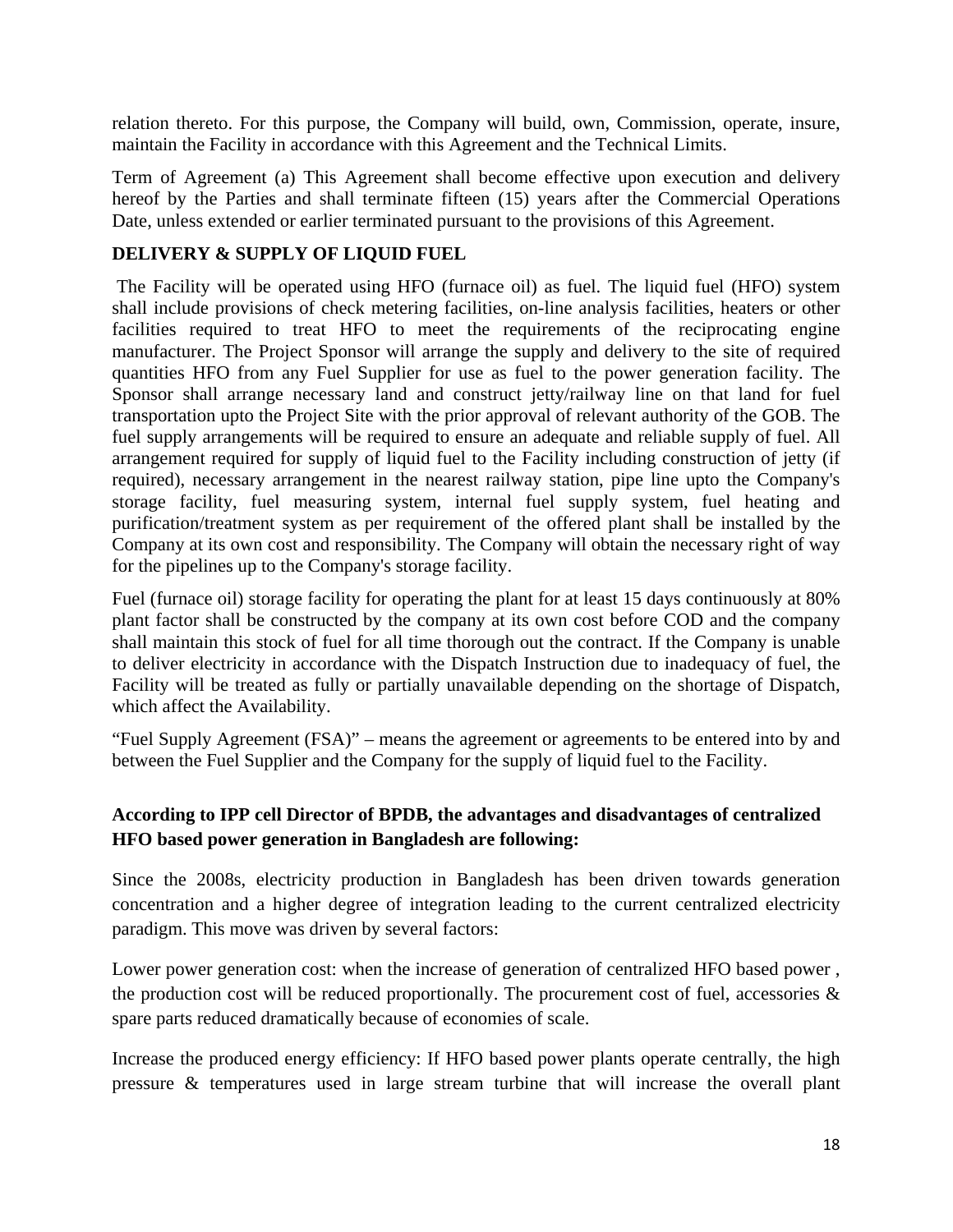efficiency. The power plants will be considered as base load power plant and multidimensional experts perform there.

Enhance knowledge management by lesson learning: Centralized HFO based power plants enhance employee learning curve by sharing knowledge each other. Different plants encountered different technical problems so they can convert their knowledge explicit to tacit, tacit to tacit, tacit to explicit , which will help others same type troubleshooting.

Reliable transmission system: Centralized power generation enhance the long distances transmission competency because the frequency adjustment situation or reactive power generation. Centralized power generation play a vital role to ensure reliable & quality power to customer.The transmission system losses also reduced by centralized power generation.

The search for reliability: so as to increase the reliability at the customer's end, large electricity production facilities were connected to the transmission networks. Pooling resources helped reduce the reliance of each customer on a particular generator as other generators were often able to compensate for the loss.

Environmental constraints: the use of transmission networks made it possible to relocate the generation facilities outside the city centers thus removing pollution due to exhaust from power plants chimney.

Though dominant, centralized generation has always been operating along a smaller distributed generation capacities that were never phased out of the market. The persistence of the first historical form of energy generation whereby energy is consumed near its generation point seems puzzling in the light of the properties of centralized generation mentioned above. The significant size of distributed generation in Bangladesh clearly implies that it is capable of overcoming shortfalls of the centralized generation paradigm.

## **Disadvantages**

## **The main drawbacks of the centralized HFO based power generation:**

Several studies were conducted to emphasize the main shortfalls of the centralized generation paradigm and to explicit the motivation of the agents in keeping distributed generation as a primary source of electricity or as a backup generator.

The main drivers listed in the literature are summarized below:

Transmission and distribution costs: The industrial consumers & commercial consumers are situated in discrete positions. So, transmission and distribution cost will be reduce if the power plants build in customer premises. Transmission and distribution costs amount for up to 30% of the cost of delivered electricity on average.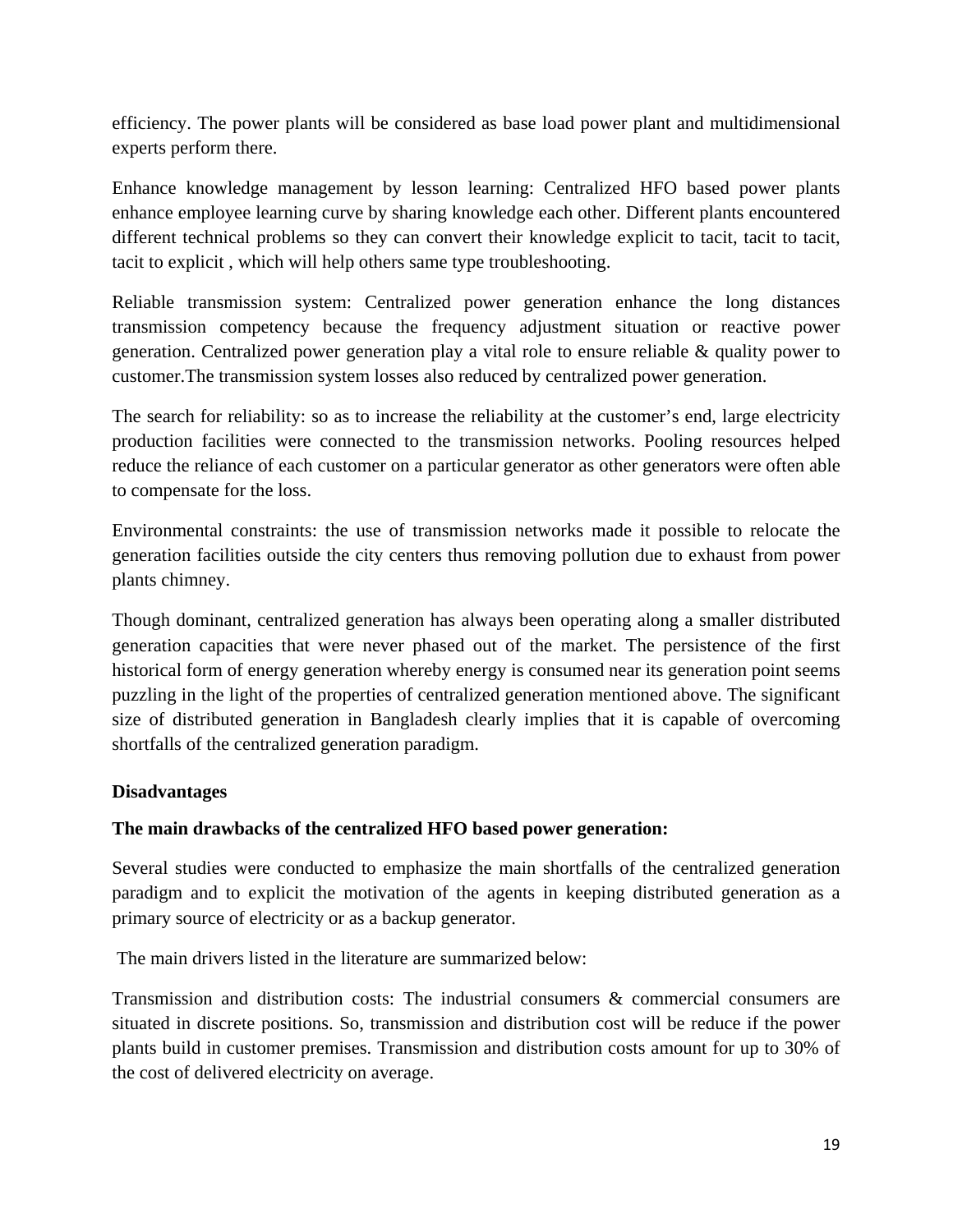The high price for transmission and distribution results mainly from losses made up of:

System losses: electricity is lost when flowing into the transmission and distribution lines.conversion losses when the characteristics of the power flow is changed to fit the specifications of the network (e.g. changing the voltage while flowing from the transmission network to the distribution network) .

Back up generation: the main use of distributed HFO based power generation is for back up capacities to prevent operational failures in case of grid fail problems. Backup generators have been installed at critical location such as industrial area, cantonment, hospitals and other key point installations.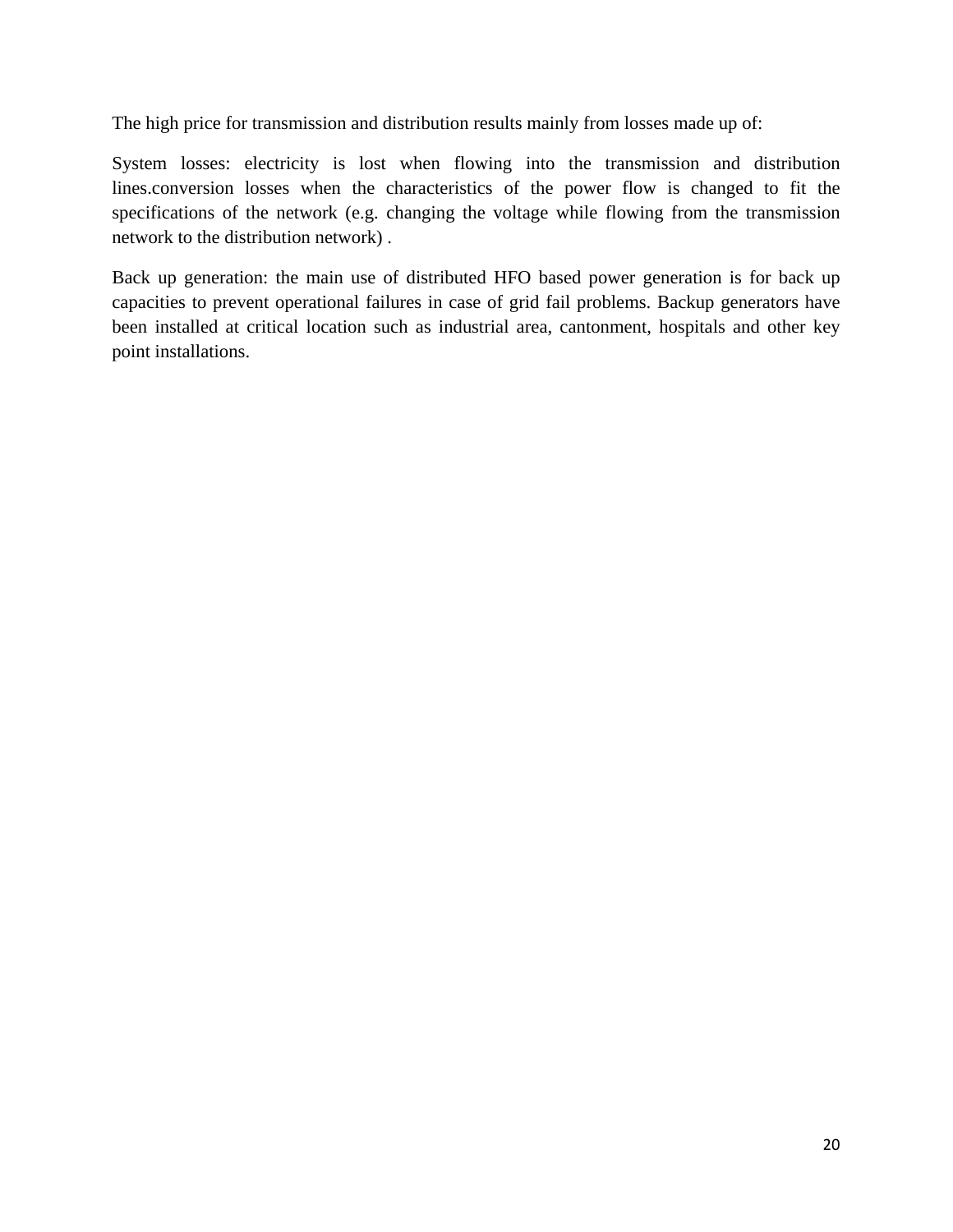# **Chapter 5**

## **What is Decentralized organization and how does it work:**

As the name suggests, a decentralized organization is one where the decision making authority is not solely in the hands of a particular group or figure but with multiple people at multiple levels of the hierarchy. In this type of an organization, most of the decisions are made by middle level or lower level employees rather than being made by the top management, as is the case with centralized organizations.

## **The main characteristics of distributed generation**

## **The main drivers behind the revival of distributed HFO based power generation:**

Bangladesh Government distributed HFO base power generation policy reduce the entry barrier and clearer prices signals. Distributed generators are able to move in niche markets and exploit failures of centralized generation. These new applications took the form of standby capacity generators, peaking generators .That power plant improving reliability and power capacities, generators providing a cheaper alternative to network use or expansion, provision of grid support.

The IPP power plants tend to be of smaller size and quicker to build; they have been able to benefit from price premiums. Geographical and operational flexibility made it possible to set up distributed generators in congested areas or use it only during consumption peaks. Besides, for small excess demand, it is often uneconomical to build an additional centralized generation plant whereas with lower CAPEX and capacities, distributed generation might become convenient.

The second driver behind the rebirth of distributed HFO based power generation is to be related to environmental constraints. Environmental and economic constraints led to look for cleaner and more efficient use of energy.

## **According to owner of HFO based Independent power producers:**

## **The Main challenges to be faced while increasing the share of distributed generation.**

To sustain the forecast penetration rate, the architecture of the electricity sectors needs to be altered. The current infrastructures were not originally built to accommodate a large proportion of distributed generation. For the moment, only necessary adjustments are undertaken in order to accommodate these new capacities.

## **Technical constraints:**

The first difficulties to overcome are related to technical improvements necessary to ensure high system reliability with distributed generation. The following section gives an overview of the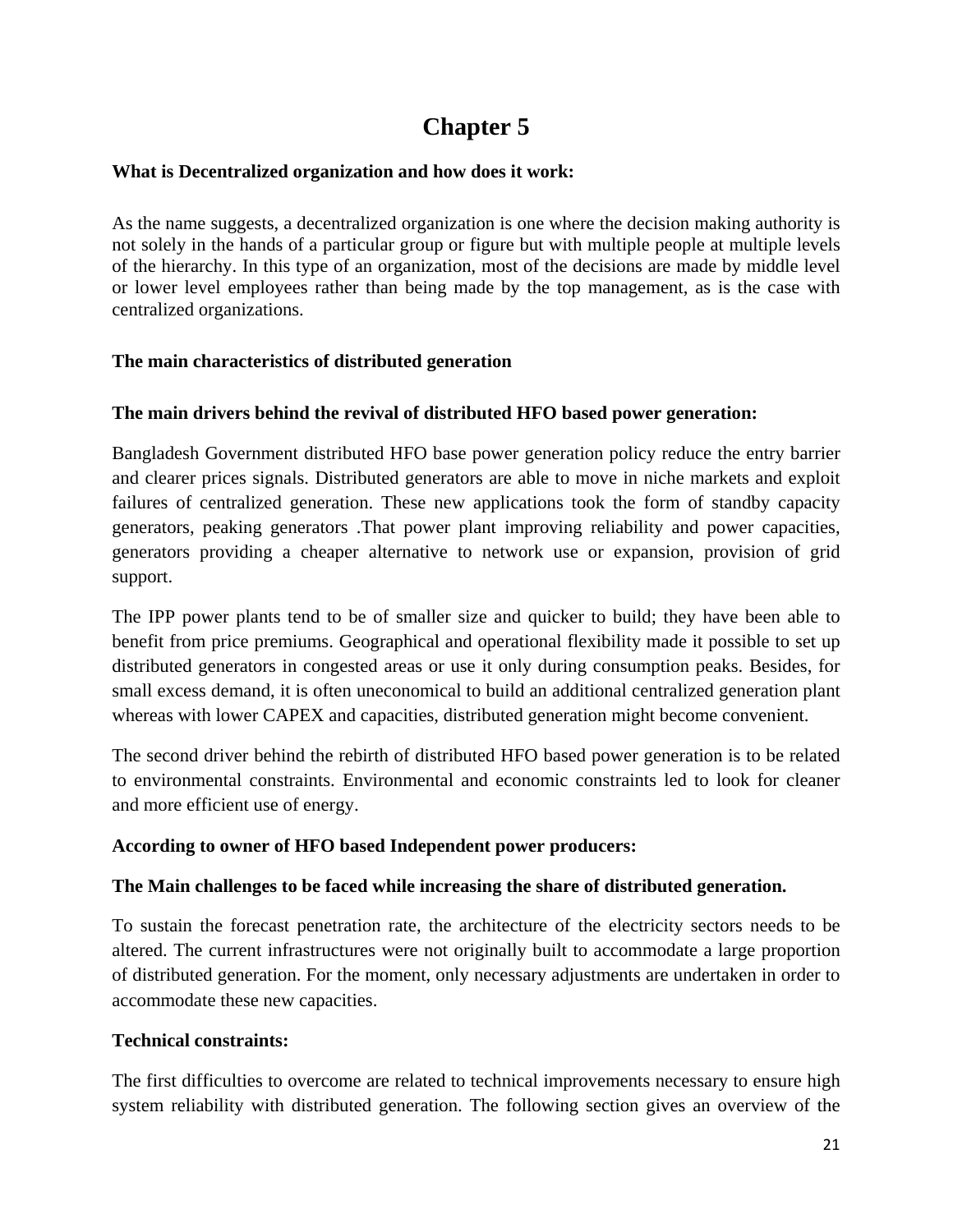technical issues caused by distributed generation. The classification and description are derived from a study by Pehnt and Schneider (2006). The issues can be classified as follows:

Capacity: adding distributed generators at the distribution level can significantly impact the amount of power to be handled by the equipment (cables, lines, and transformers). In order to avoid overload problems, reinforcement work will have to be undertaken. As shown by Pehnt and Schneider, the critical piece will often be the transformers (converting medium voltage to low voltage or high voltage to medium voltage): if power generated exceeds by far consumption, power will have to flow back from the low voltage network to the medium voltage network or from the medium to the high voltage network and be directed to other consumption areas. The transformer will have to be able to handle this reverse flow i.e. being able to convert it back and have specification to cope with potential oversupply. This is of major issue at peak hours: at that time both continuous and peaking distributed generators will operate to cash in the price premium. Production forecast from peaking distributed generators is key while determining the specifications of the equipment, as capacities will be added when the total power flow is already significant.

Voltage: Power plants are often generate 11KV and converted that voltage 132KV or 230KV as per connected grid network voltage level. High voltage level is mandatory for long distance transmission. How many power plants are connected in a particular area & their power generation capacity define by regulated authority to minimize the power over voltage or under voltage fluctuation.

Protection: Additional protection strategy is required to protect the power plant from technical hazards. Distributed power plants are vulnerable about frequency & voltage fluctuations as well as over current , earth faults. So, some special protection system could save from unnecessary tripping & continuity the generation process. Protection system also a primary risk management tools not only protect the equipment's but also protect the staffs.

Voltage and current transients: The distributed generators are responsible for short term frequency fluctuation because of plants switched on or off. That type of disturbance has an impact on partial or national grid fail of whole network.

Transmission and distribution losses: The transmission & distribution losses reduced by distributed power generation because power plants established near to consumer as a result short transmission & distribution length is required. Some captive power plants are not connected with national grid , they feed the power directly distribution network in their premises.

Ancillary Services: Asof today all the ancillary services positively impacting the quality of electricity delivered are provided by centralized generators. For example, centralized generators are requested to keep capacities in excess of peak load to adjust production in case of demand surge, to hold voltage control devices. As the share of distributed generation increases, distributed generators will have to provide a larger share of these services. In addition to the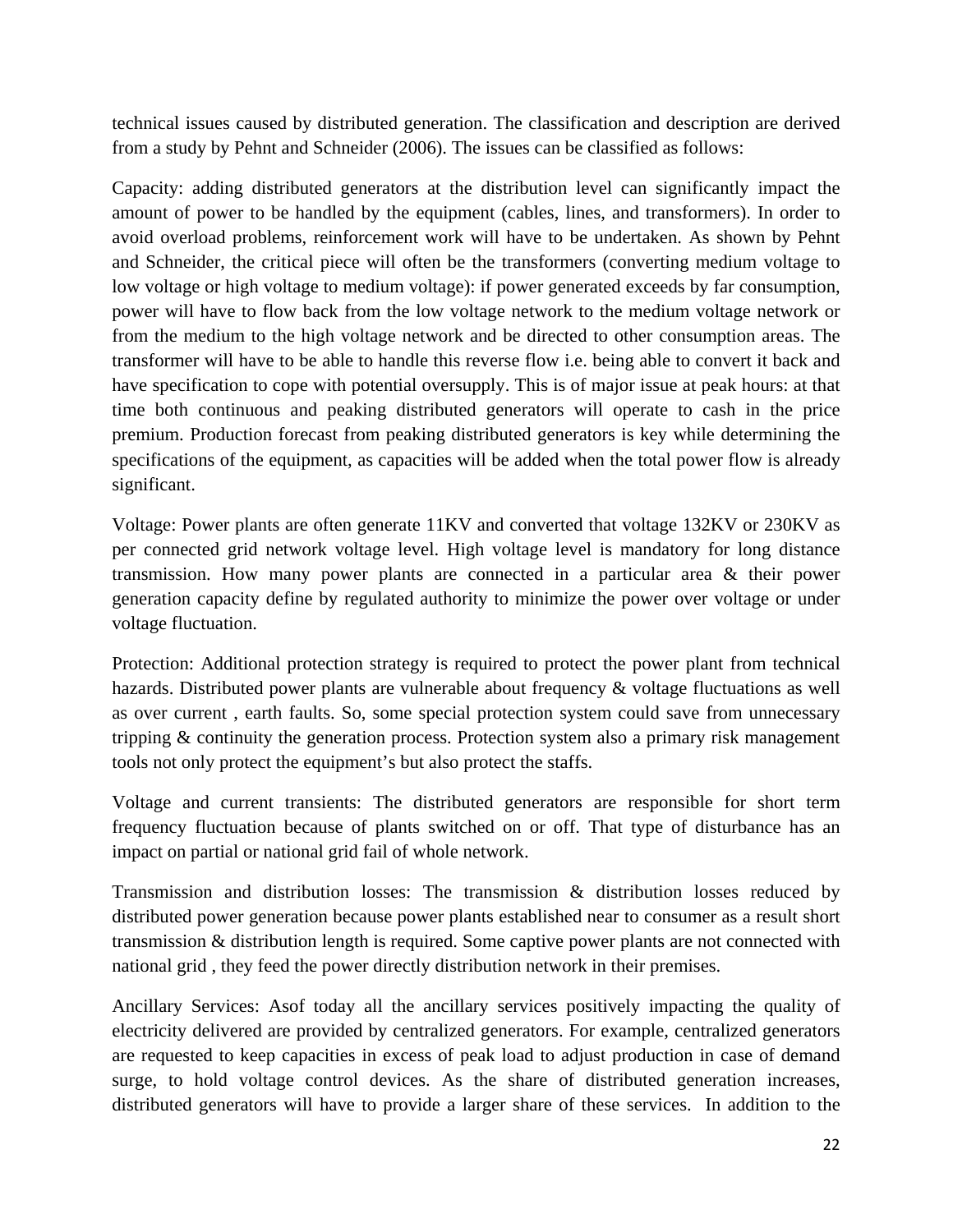technical issues mentioned above, two fields of research will have to be further investigated: "active" network and "virtual power plants" and micro grids.

In a high sophisticated transmission network system the adjacent power plants should be cope with all technical requirements otherwise it will be impacted negatively in whole power system. Distributed power plants construction cost rise because of coordination, communication, supervisory controlling system & data acquisition and so on. In smart grid network the cost rise more & more than conventional grid system. All distributed power plants mandatory to follow the grid code & all international standards.

## **Cost competitiveness: the economics of distributed HFO based power generation**

One key hurdle to overcome in a deregulated power market is the cost competitiveness of distributed generation. This parameter varies, however, a lot from one technology to the other mainly. One of the main reasons for such a difference is the age of the technology and its current state of development. For example reciprocating engines have been used for decades and are a mature technology while fuel cells are still subject to significant research and development in order to become a credible source of generation.

Planning: one of the main benefits of distributed generation is to defer costly investments in distribution networks by producing electricity where it is most needed. Though cost effective, these economies are often not realized due to the structure of the revenues of the distribution network operators. As regulated natural monopolies, distribution network operators are often remunerated on a cost plus of rate of return basis with adjustment for reaching performance tests. This structure gives them little interest in favoring distributed generation as they do not directly benefit from this improvement: operators will choose to invest in the costly solution that gives them a safe income instead of a less costly solution with no gain. This is even more pronounced as since the electricity market deregulation, transmission network operators cannot hold generating capacities. In some countries, regulation has been adapted to take into account this potential cost reduction.

Incremental distribution costs caused by distributed generation: though in the long run distributed generation defers investment in the network, reinforcement work has to be undertaken to accommodate this new form of generation. This additional distribution costs (incremental CAPEX and OPEX) caused by distributed generation is seldom accounted for in the current compensation of network operators. Operators are thus less inclined to favor this option.

Energy losses: the treatment of energy losses varies greatly across countries. With a low penetration rate and low concentration, distributed generation has a positive impact on these losses. Regulation on this specific point affects the profitability of the distributed generators. The network operator thus has a financial gain in letting distributed generators enter the market and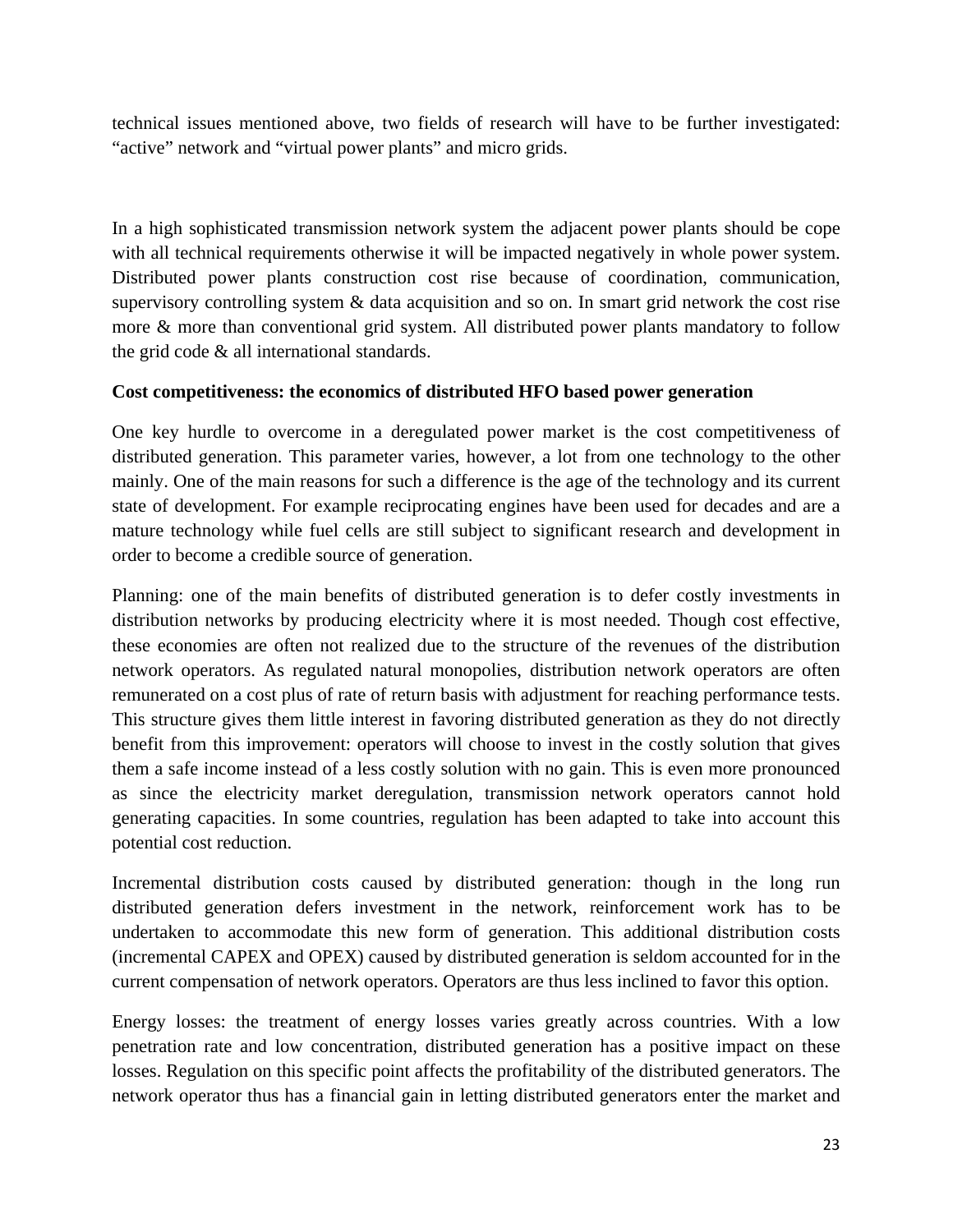reduce this amount of losses. This is however less advantageous to the centralized generators. The adoption of such solution will thus be significantly affected by the relationship between centralized generators and network operators. When both, though legally independent from one to the other, are owned by the same entity, the operator might not be willing to favor the distributed generators.

Ancillary services: Peaking power plants only generate power when it is required at peak hour otherwise the plants shutdown. Some powers plants operate only operate as a voltage control device.

Incentives for innovation: Integrated HFO based distributed power generators into the grid network system will trigger a rapid change in the management and load dispatch control process. Distributed generations can play a vital role for the replacement of traditional grids by smart grid.The results of the regulatory incentives given for innovation is mixed.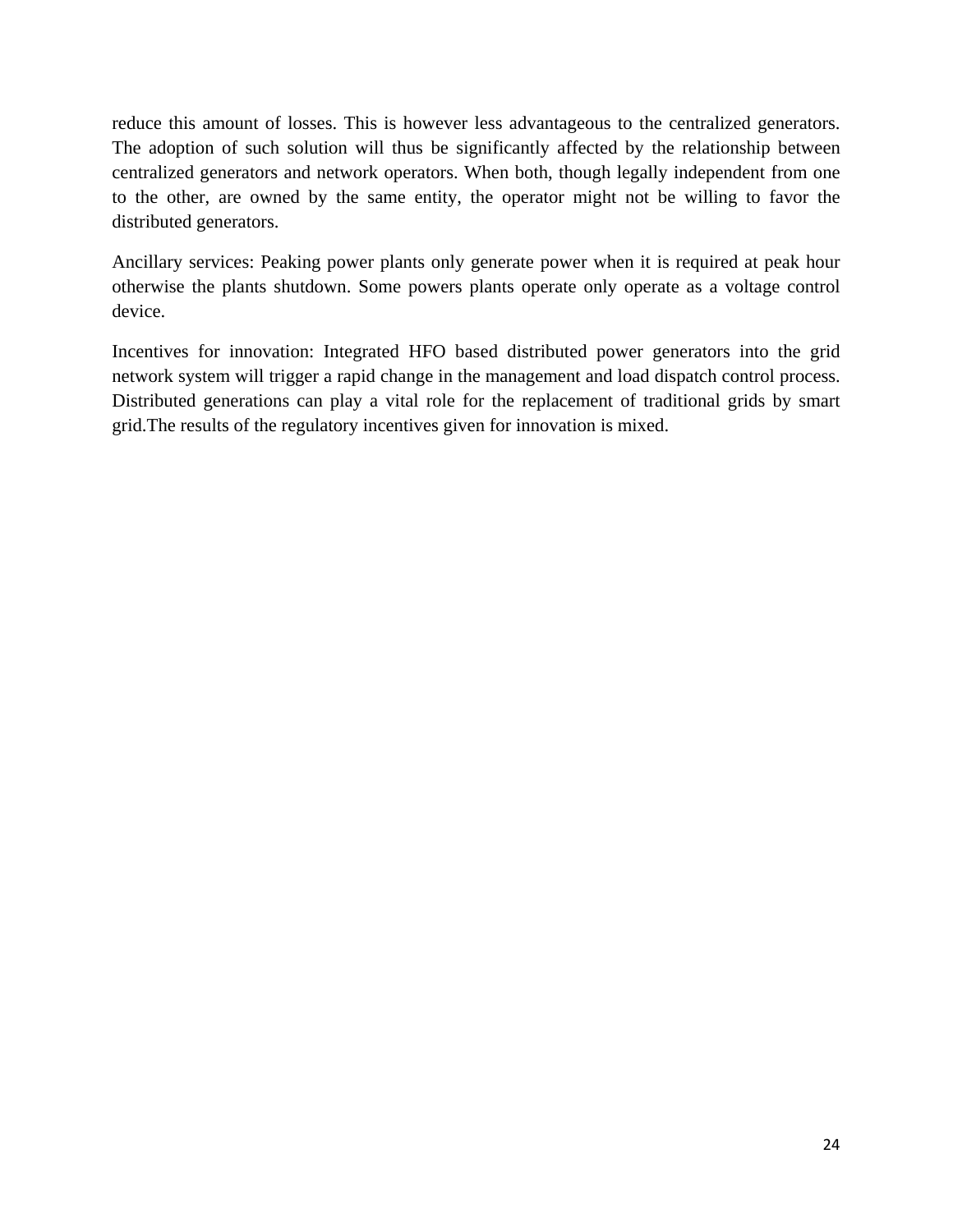## **Chapter 6**

**Developing supply chain capability by centralized HFO based power generation**: According to management theorists centralized organizations enhance the competency & capability of strategic supply chain by different ways. Technical experts of centralized organization benefited by lesson learning and knowledge management. Every technical trouble shooting gained knowledge & technical persons can propagate the knowledge to other power plant employees. That will help to develop a knowledge bank regarding HFO based power plant common issues. Total quality management ensure by incremental change.

Knowledge management: Systems to capture & share individual & group knowledge and learning are increasingly recognized as important, so that every member of an organization or wider supply chain can contribute to the creation management & dissemination of collective knowledge. The objective of knowledge management is to optimize the knowledge that is available in an organization and supply chain: creating new knowledge, and increasing awareness and understanding in the process.

Knowledge management may be defined as the systematic process that supports the continuous development of individual, group & organizational learning; involving the creation, acquisition, gathering, transforming, transfer & application of knowledge to achieve organizational objectives.

Management guru **Mullins** states that knowledge management both with organizational learning and with the ability of the organization to make effective use of its intellectual assets. Learning is a core competitive competency for an organization, and knowledge a core competitive asset. Knowledge and learning gained through developing products and processes, monitoring and reviewing projects etc should be captured and exploited not wasted, or lost to the organization or supply chain over time.

## **A systematic approach to knowledge management:**

A systematic approach to knowledge management involves the following processes.

- Acquiring knowledge from environmental scanning, market research, procurement research, benchmarking, modeling, networking and so on.
- Generating or creating knowledge, through processes such as ideas generation:; research &development ;stakeholder consultation; lesson learning and cultivating supplier  $\&$ workforce diversity.
- Transforming information into new knowledge by compiling, combining, analyzing, interpreting or re formatting.
- Capturing unspoken, internal (tacit) knowledge to convert it to open, stated (explicit) knowledge, so that it can be communicated, shared & used.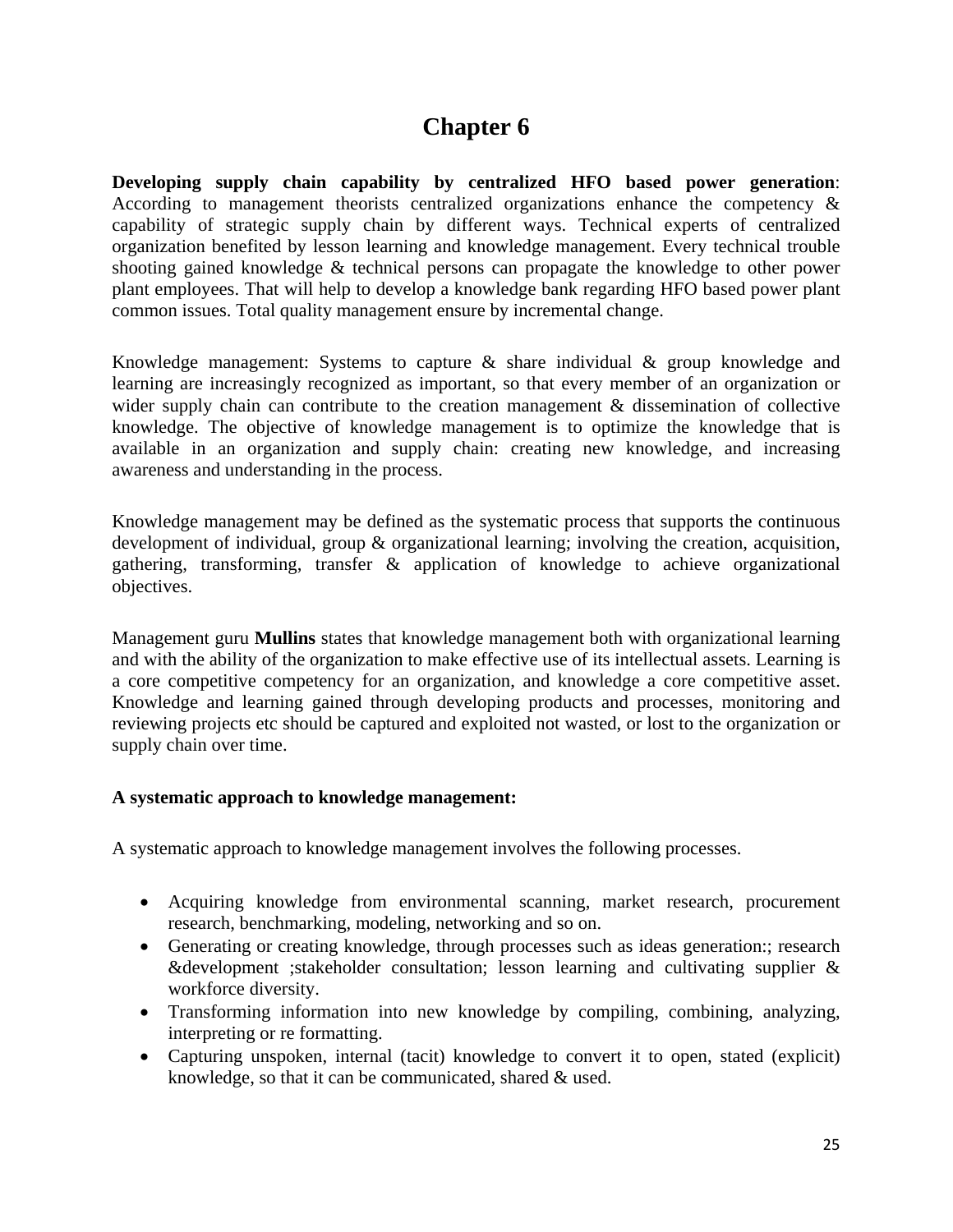- Organizing knowledge: categorizing, grouping and indexing information to facilitate easy retrieval and use.
- Storing knowledge effectively in information and knowledge management systems.
- Sharing or dissemination knowledge throughout the organization via ICT networks, cross functional teams, communities of practice ,networking ,training and education activities and so on.
- Maintaining knowledge: updating documents to ensure that they reflect current knowledge and practices and archiving or purging out of date documents.
- Protecting distinctive, value adding knowledge for competitive advantage via access controls, confidentiality agreements and intellectual property protections.
- Applying knowledge to develop core capabilities which cannot easily be imitated by competitors.

knowledge Management in occupational psychologist **MP Kerr** identifies seven drivers for systematic knowledge management in organizations.

- Business pressure in innovation.
- Inter organizational enterprises
- Networked organizations and the need to co-ordinate geographically dispersed groups.
- Increasingly complex products and services with a significant knowledge component.
- Hyper competitive global markets.
- The digitization of business environments and the ICT revolution.
- Concerns about the loss of organizational knowledge, due to increasing downsizing, outsourcing and staff mobility.

## **Capturing & utilizing knowledge:**

**Ikujiro Nonaka** argues that organizational learning results from a process in which individual knowledge is transferred, enlarged and shared upwardly to the organizational level. In collaboration with Hirotaka Takeuchi, Nonaka developed this idea into a model based on the distinction between tacit & explicit knowledge.

- Tacit knowledge is innate 'how know': deeply ingrained, taken for granted and often unconscious mental models and competencies. People just know how to do things. Such knowledge is difficult to articulate, formalize or share with others.
- Explicit knowledge is formal, systematic, clearly articulated knowledge, which can be communicated and shared via tools such as product specifications, procedures or computer programs.

To increase organizational learning, a process of knowledge conversion is required, beginning at the individual level, and expanding through social interactions to include a diversity of perspectives that ultimately represent shared knowledge at the organizational level. Nonaka and Takeuchi illustrate this process.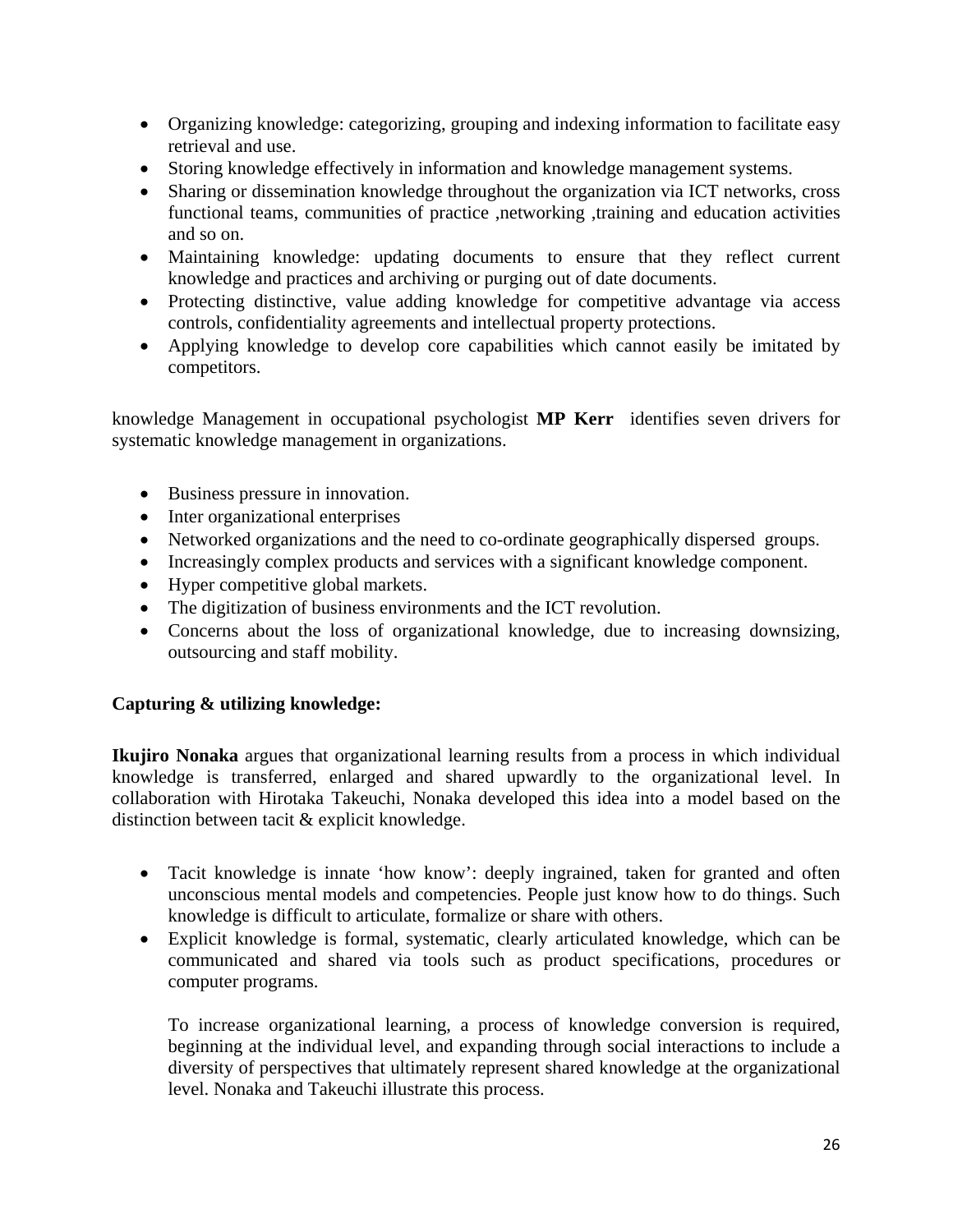| Socialization From tacit to tacit<br>Sharing experiences, mental models and Articulating tacit knowledge into concepts<br>skills | Externalization From tacit to explicit  |
|----------------------------------------------------------------------------------------------------------------------------------|-----------------------------------------|
| Internalization                                                                                                                  | Combination From explicit to explicit   |
| From explicit to tacit                                                                                                           | Systemizing concepts into known systems |
| Embodying explicit knowledge into tacit                                                                                          |                                         |
| knowledge                                                                                                                        |                                         |

Fig: Nonaka – Taguchi knowledge management cycle.

#### **Knowledge communities & communities of practice:**

A knowledge community is a group of individuals or organizations with a common interest, and a willingness to share ideas and experience. A knowledge community may exist within a single organization. For example, the might be an area on the firm's intranet where different project teams could swap tips or request help from others who have met with similar problems in the past.

Alternatively, a knowledge community could involve a wide range of individuals and organizations, facilitated by ICT networks such as the internet. The term communities of practice is often given to groups of people drawn together to facilitate learning and best practice sharing other than with immediate work colleagues. They are usually organized around a particular theme, field or knowledge domain, with in learning and knowledge development with a shared knowledge domain.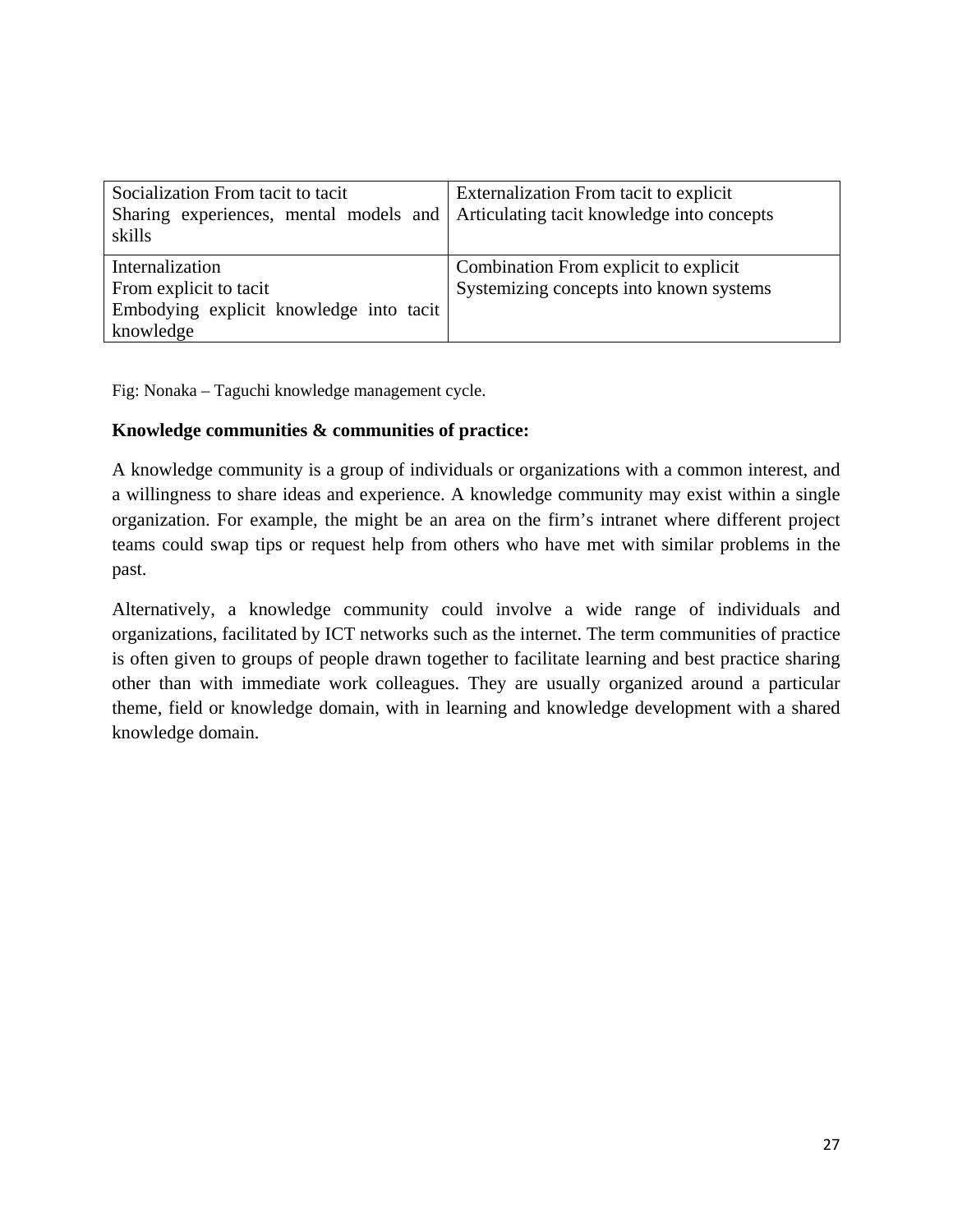#### **Chapter – 7**

#### **Conclusion**

In conclusion I would like to restate that centralized HFO based power generation increase the efficiency of overall power generation of Bangladesh. As a limited natural resources country we should follow 4R- recycle, reuse, reduce and recover. Furnace oil itself a recycling product of mineral oil. In HFO based centralized power plant we can reuse the exhaust steam and reduce input fuel. Bangladesh is a middle earner country and we need to continuous improvement day by day in power generation sector for a sustainable power flow over the country. Centralized organizations reduce the stock level of spare parts, fuel and manpower. For overhauling purpose centralized power generation overcome the load shedding problem because unit by unit can be shut downed. Also, centralized power generation enhance the core competency of fuel supply chain. Centralized power plants considered as a base load power plant and the overall system is act as a sustainable power flow.

However, there are many investors of IPP power plant reject the above notions. They have a set of reasons in favor of their statement. The main constraint to the build of a power plant is primary investment. So, in a distributed power plant required less investment than a centralized power plant. Investors easily manage the preliminary finance which is bit difficult to construct a large power plant. Different investors have different type of policy and they can apply their idea independently when they invest their money in this sector. HFO based power plants fuel supply chain is depending on logistics & transport. So, it is a challenge for any regulatory agency like BPDB to perform a sophisticated plain supply chain regarding fuel supply. Political unrest, trade union of respective transportation system, stock, store management, operational management all are different constraint of fuel supply chain and that can be a challenge of execution authority. But in distributed approach, power plant owners maintain separate supply chain as their other business. Distributed power plants independently operate their plant & they are not coupling with other power plant or unit which gives them competitive advantage regarding decision making time. Their profit or losses not impact other power producer.